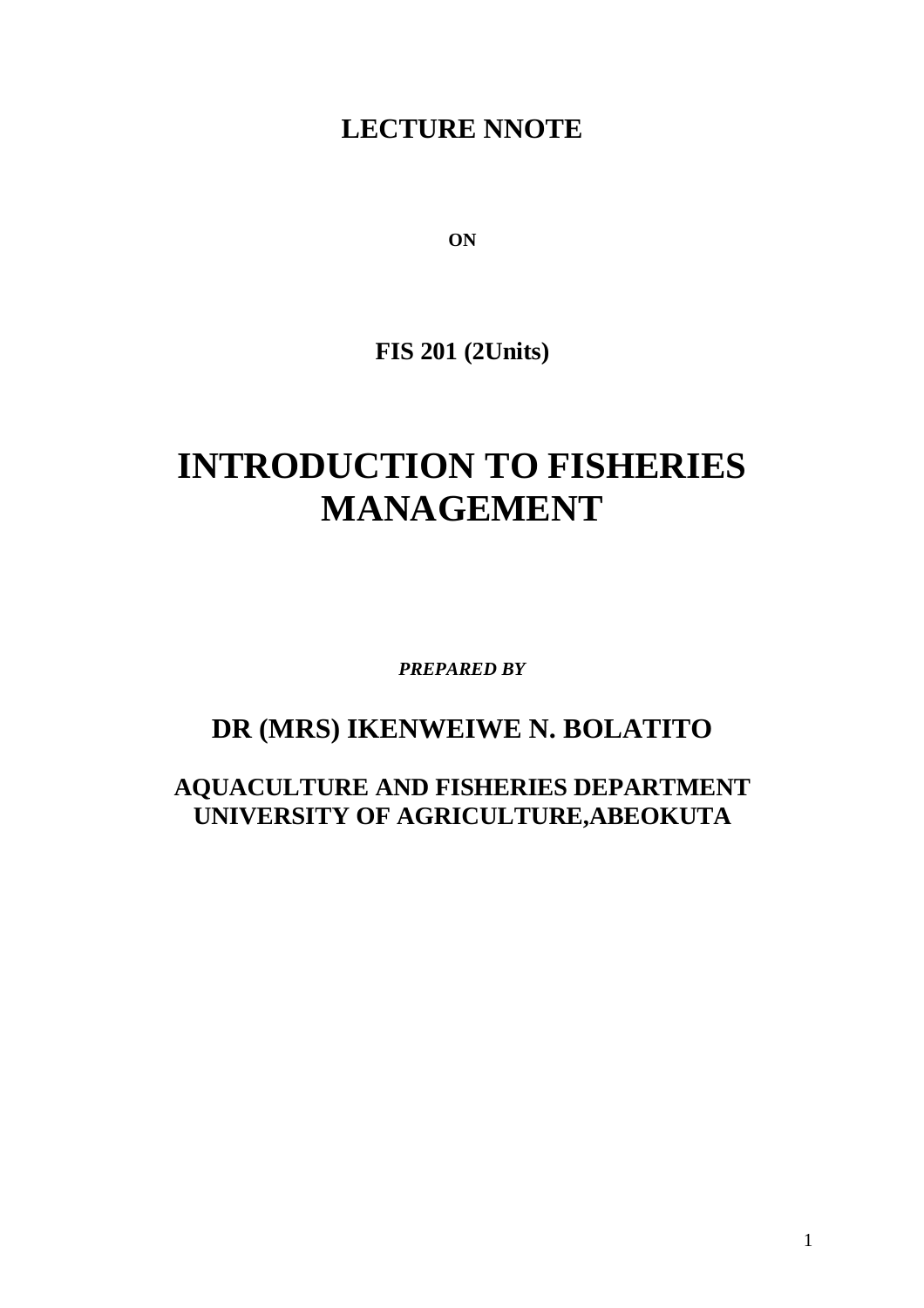# **INTRODUCTION**

**ICTHYOLOGY** is the scientific study of fish. Fish, because of the possession of notochord belong to the phylum chordata. They are most numerous vertebrates. About 20,000 species are known to science, and compare to other classes, aves 98,600species and mammals 8600species, reptiles 6,000 spandamphibians 2,000species.Fish also in various shape and forms from the smallest niamoy17mmT.L the giant whale shark that measures 15m and heights 25 tonnes.

Fish are poikilothermic cold blooded animals that live in aquatic environment Most fish , especially the recent species, have scales on their body and survive in aquatic environment by the use of gills for respiration. Another major characteristic of a typical fish is the presence of gill slits which cover the gills on the posterior.

# **(1) FISH TAXONOMY.**

Everyone is at heart a taxonomist whether by virtue or necessity or because of mere curiosity.

- 1. To know/identify the difference component in a fish population. That is to name and arrange.
- 2. To study the population dynamics in a population. (Number of each species in a population.)
- 3. Important in fish culture propagation to know the species of fish that is most suitable for culture.
- 4. To exchange information to people in other parts of the world living known that both are dealing on the same species.
- 5. Reduce confusion as same Latin word generally acceptable worldwide are used while vernacular names differ form one location to another.
- 6. Information on the discipline like genetics, ecology comparative physiology, behavior, cytology, zoogeoy.

Biometncs and related fields are necessary in taxonomy study of meristic count tells of fish behavior and geographical location e.g. Northern clarias garie pinus have more gill rakes then southern ones and different in gill rakes number the two geographical locations collations indicate that the northern species are in general more of invert ebrate feeders and less psivorous than southern ones (Though all have long slender closely set gill rakers).

# **(2) HOW TO IDENTIFY FISH.**

Fisheries workers are frequently accused of veiling other subject in complicated terminology but to describe a fish properly technical terms must be used. The most common ones are shown in figure 1. A glance at the illustrations should enable on to identify most species with a fair degree of accuracy. When doubt exists other anatomical details may have to be examined in giving measurements we have used total lengths throughout.

# **(3) NAMES**

To know the correct name of a fish is satisfying for an angler or amateur naturalist. For professional fisheries workers it is far more important, for it might enable them to study investigations carried out on certain species, or to exchange information with people in other parts of the world, safe in the knowledge that both are dealing with the same species. Confusion can be avoided only by using the Latin scientific names for they are the same throughout the world, while vernacular names are often different in locations only fifty miles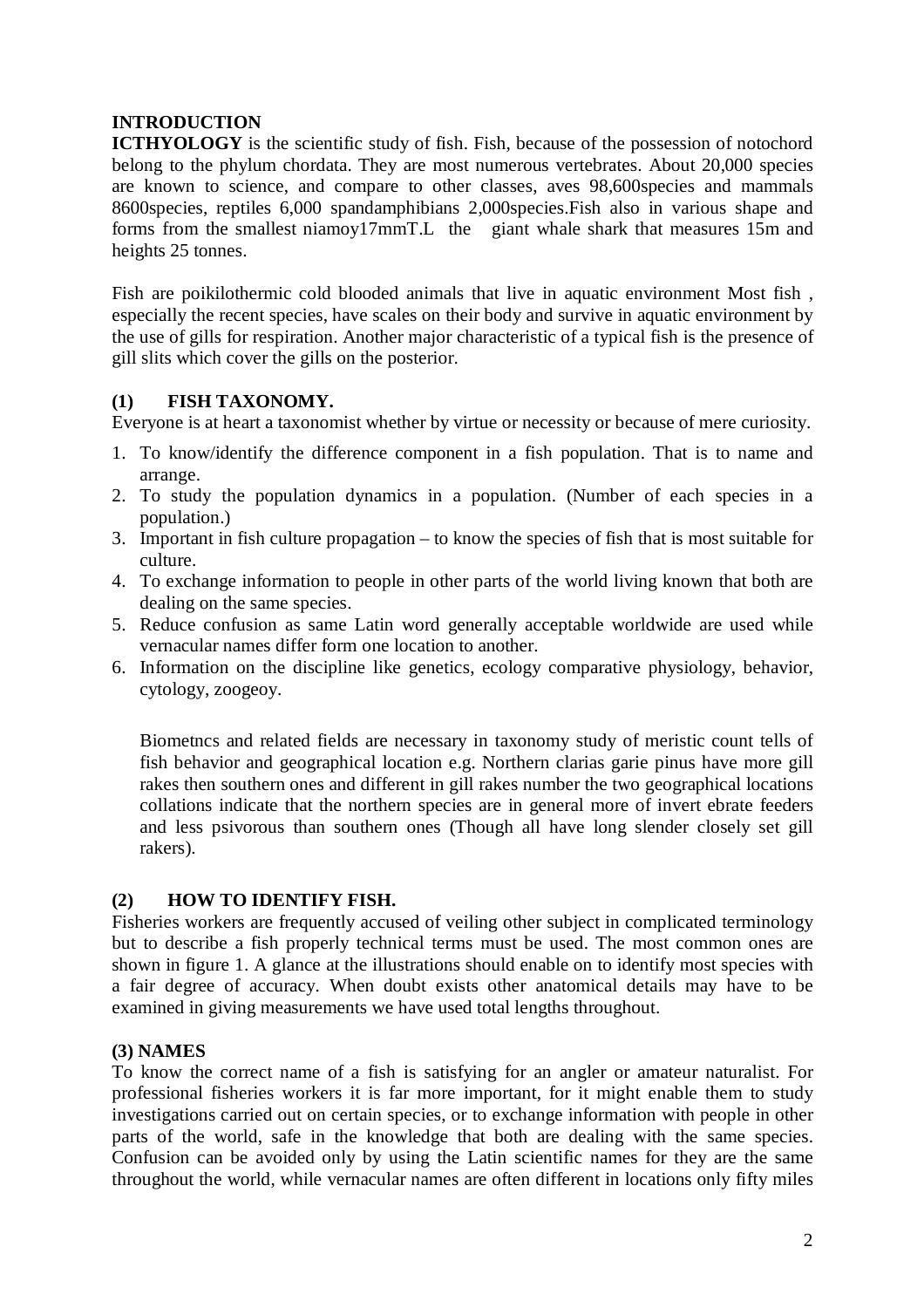apart. Any group of fish, or of any other animal for that matter, whose members are similar in structure and appearance and are capable of breeding among themselves belong to the same species. A genus encompasses a group of species, which are closely related to one another and are therefore usually similar in appearance. Genetic names begin with a capital letter, and both generic and specific names are italized. Genera in turn form larger groups known as families and these form sub-orders and so on. But for general fisheries work it is sufficient to trace the species back only as far as its family name which always has the ending *idea*.

# **MERISTIC FEATURES**

The most vital external characteristics for identifying fish are the fin ray counts, especially those of the dorsal and anal fins. The sizes and shapes of fins, their situation on the body and positions in relation to each other are also important. The number of spines and or rays in the dorsal and anal fins is generally the most consistent character in a species and seldom the same in different species. Each fin is made up of a number of rays, which are usually bony and flexible, and may be either simple or branched; that is, they divide or sub-divide part of the way along the ray. In many fish, strong and sharp spines replace some of the rays, especially of the dorsal fin and these are counted separately when describing a fish. It is customary to use Roman numerals for spine counts. Thus D XIV-XVI, 11-13; A 111, 7-10, the fin counts for *Tilapia zilli*, or italized indicate that this species has from 14 to 16 spines and from 11 to 13 rays in the dorsal fin, while the anal fin has 3 spines and between 7 and 10 rays. Some West African species have two dorsal fins, the posterior of which is often soft, fleshy tissue and are thus termed an adipose fin. The size and shape of the adipose fin is sometimes given as a clue to the identity of a species. The caudal fin, (or tail fin) of most fish is lobed; i.e. it is forked and has the upper and lower lobes attenuated to points. It can also be rounded or truncate.

#### **Mouth**

The position of the mouth is sometimes given when describing a species. A mouth is said to be terminal when it is at the extreme tip of the snout. As the mouth is progressively posterior to this position on the ventral side it is described as being sub-terminal sub-inferior, inferior or ventral. A mouth which is dorsal to the terminal position is said to be upturned or oblique. It is a general rule that fish with mouths in an inferior position, like most catfish and carps feed on detritus, worms, algae and bottom dwelling organisms; those with terminal mouths, such as perch and tiger fish, are usually predators or plankton feeders. Cyprinodonts and others with oblique mouths usually feed on insects or their larvae which they take from the surface of the water.

#### **Teeth**

The position and character of teeth are sometimes important in the classification of fish. Teeth may be pointed and with a varying number of cusps, according to which they are termed unicuspid, bicuspid, etc or they are said to be granular when they are numerous and flat, forming a rough surface like sandpaper. In fish such as Tetraodon and Protopterus, the teeth are coalesced into beak-like structures or massive ridges and these are usually used for crushing shells or seeds. The terms used to describe positions of teeth are: premaxillary, when teeth are situated in the front margin of the upper jaw, maxillary when on the sides of the upper jaw on a separate bone; mandibular, when on the margin of the lower jaw; vomerine, when on the front part of the roof of the buccal cavity, palatine, when further back on the palate and pharyngeal, when they are situated in the throat.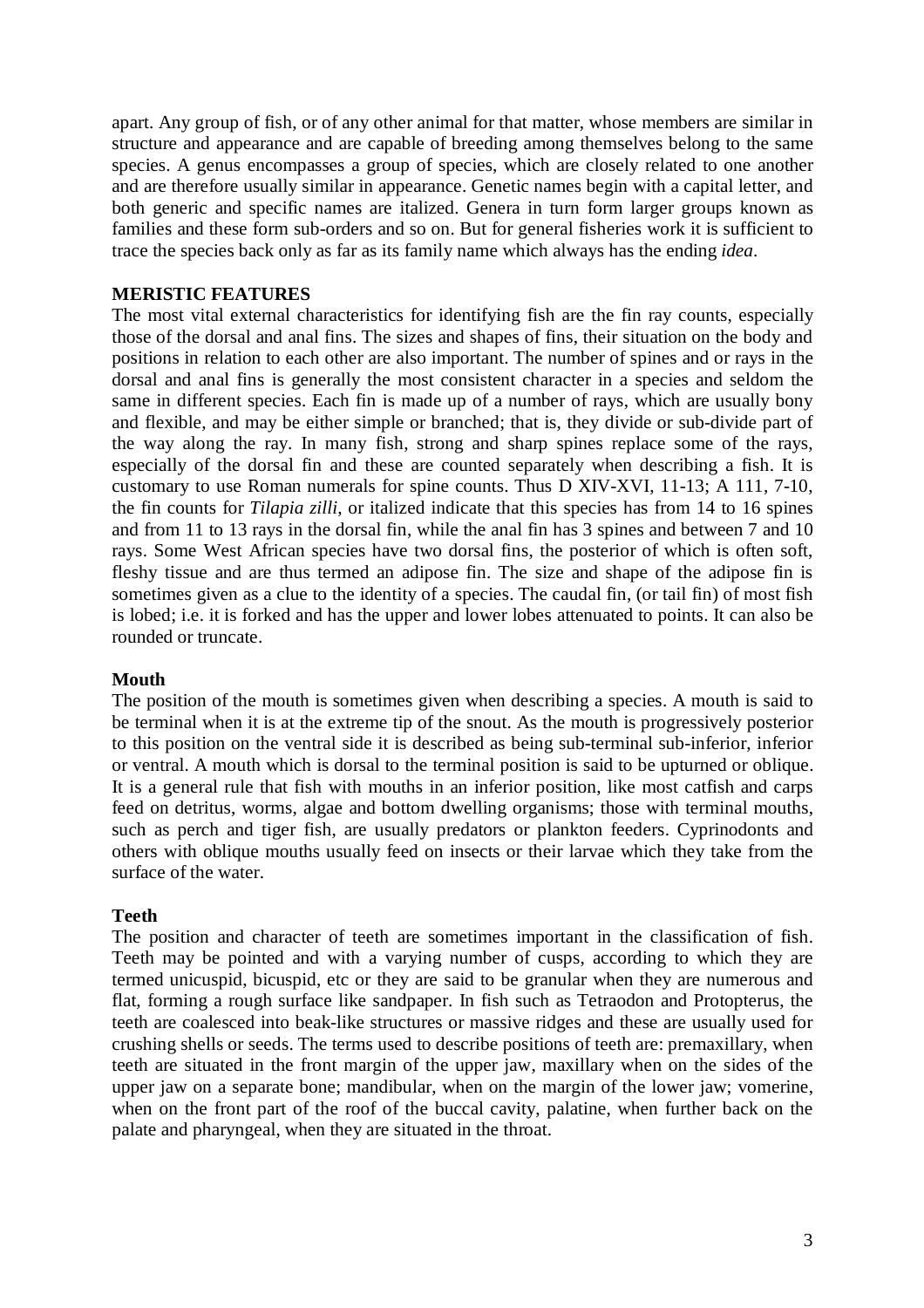#### **Nostril**

Most fish have two nostrils on each side of the head in front of the eyes. Cichlids are exceptions, with only one on each side. Nostrils can also be situated at the end of nasal tentacles, as in Channa. Fish nostrils are usually connected to olfactory organs and have no respiratory functions.

#### **Gills**

The function of the gills is to extract oxygen from water, where it is usually abundant in a dissolved form, and to rid the blood of carbon dioxide. Gills usually consist of a series of bony hoops, to the posterior edge of which are attached numerous fine gill filaments, usually bright red because of the abundance of blood they contain. Water enters through the mouth, passes through the gill chamber and over the filaments, and is expelled through openings on each side of the head. The large surface area of gill filaments and their thin membranous covering allows an interchange of gases to take place as the oxygenated water passes over them. Clarias are an example of local fish which possess unusual accessory breathing organs which enable them to extract oxygen directly from the air, thus allowing them to survive for long periods out of water or in swamps and pools which become polluted when they almost disappear during the dry seasons. Gill rakers, rather like combs in appearance are found on the inside of the gill archers. They vary in number and size in different species and are sometimes an important aid to identification. Gill rakers serve both as a sieve, preventing large particles, from reaching and perhaps damaging the delicate gill filaments and also at times as a filter to collect minute food part6icles from the water as it passes through them. It therefore generally follows that species having numerous and fine gill rakers are microphages or plankton feeders, while those with heavier and fewer gill rakers feed chiefly on larger objects. The freshness of a fish can be determined by examining its gills. Recently caught specimens have blood-red gills, but bacterial action soon causes them to become white and sticky and they begin to give off an offensive odour before the flesh of the fish does

#### **Lateral Line**

The visible part of the extraordinary sensory system of fishes, known as the lateral line consists of a series of marks or pits, usually one on each scale, running along about the midline of each side of the body and also at times on the head. Heterotis niloticus provide a striking example of a conspicuous lateral line. Some fish have a discontinuous lateral line, the anterior part often being higher on the body and more conspicuous. A few fishes have no lateral line. These external pores are connected through special sensory organs to nerves running to the brain and by means of these sense organs fishes are able to detect movements and vibrations which are far beyond their range of vision.

#### **Scales**

Most fish have their bodies and also sometimes part for their heads, fins and tail, covered by a layer of scales which are embedded below the skin. Besides this protective coat of flexible armour, fish are usually covered by a thin layer of mucous slime which helps to protect the skin from bacterial infection and lubricates the body to ease its passage through the water. The different types of scales possessed by various fish are important for identification purposes. Polypterus alone among local fishes have ganoid scales. Scales are termed ctenoid when the exposed edges are ciliated or toothed. The surface of fish with ctenoid scales, such as climbing perches, is always rough. Most fish have cycloid scales; that is, with the exposed margin evenly rounded, giving the skin a smooth surface. Figure 2 shows the different types of scales. For correct identification of a fish, it is sometimes necessary to count the number of scales in a horizontal line from the rear edge of the operculum to the end of the caudal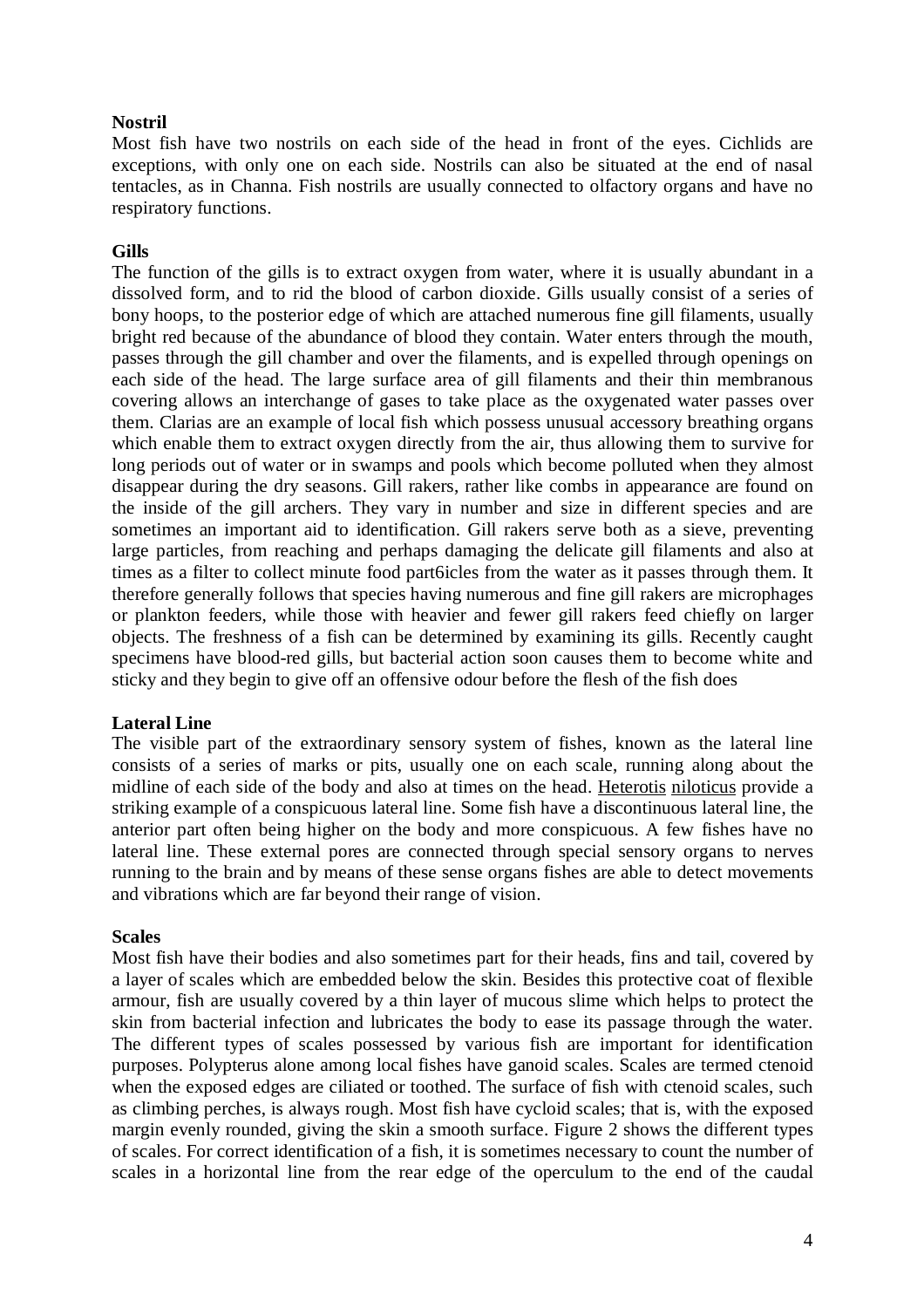peduncle. A vertical count of the number of rows is also sometimes necessary, and figures are given for above and below the lateral line. The number of rows of scales around the caudal peduncle may occasionally be the most reliable guide to the determination of a species. The number of scales remains the same as a fish grows, but each scale increases in size. An abundance of food at certain seasons might speed up the growth rate of a fish; or perhaps growth is retarded as a result of gonad development and spawning or other factors. This stopgo pattern of growth leaves marks on the scales which are sometimes useful in determining the age of a fish. Unfortunately, these rings are more difficult to interpret and less reliable with tropical fish than they are with those from temperate waters where the seasons are more marked.

#### **Colour**

When colours are stated in the description of a fish, these refer to the colours of either a live or recently dead specimen. Identification on the basis of colour can however be quite misleading as these often differ strikingly according to the habitat, sex, breeding activity or other factors. Many members of the cichlid family rival chameleons in their ability to change colour. Male Hemichromis fasciatus, for example, when in clear water during breeding activity, are canary yellow and have vivid black bands on the sides. At other times they are usually silvery on the sides and the bands are reduced to smaller black patehes. Colours of many fishes change after death and sometimes again after being preserved, so a museum specimen may, at first glance, appear very different from another member of the same species kept alive in an aquarium.

#### **Sexual Differences**

The sex of a fish can very seldom be determined from its external characters, but the anal fins of males and females of some species do differ in shape. In some genera – Clarias is an example – only the males possess an external genital papilla. Extreme sexual dimorphism is also evident in the cyprinodont family, where males usually have larger fins and are more colourful than females of the same species.

# **Ancient Fishes**

Three genera of fishes which live in West African freshwaters deserve the name ancient fishes. The term ancient means only that they closely resemble fish which lived thousands of years ago and do not show the characteristics of more modern, bony fish. That they have survived means that they are no less well adapted than more recently evolved groups of fish living under today's conditions.

# *Lepidosirenidae*

The sub-order to which the family Lepidosirenidae belongs can be traced back to the Devonian period, some 300 million years ago. Only one species occurs in West Africa. *Protopterus annectens* the lungfish or mudfish. It is very easy to recognize because both the pectoral and pelvic fins are reduced to thread-like filaments and the dorsal, caudal and anal fins are continuous. The eyes are small and so are the scales, which are cycloid and embedded in the skin. The teeth are fused into sharp tooth-plates and the largest specimens can give a nasty bite. The most peculiar feature of this fish is that it has a pair of lungs which enable it to breathe air. This ability allows it to do something which no other species of fish can do aestivate it normally lives on flood plains and when these dry up, during the dry season it secretes a thin slime around itself which dries into a fragile cocoon. It can exist in this state for over a year, although normally it hibernates only from the end of one wet season to the start of the next. Even when the rains come and it takes to a normal life, it still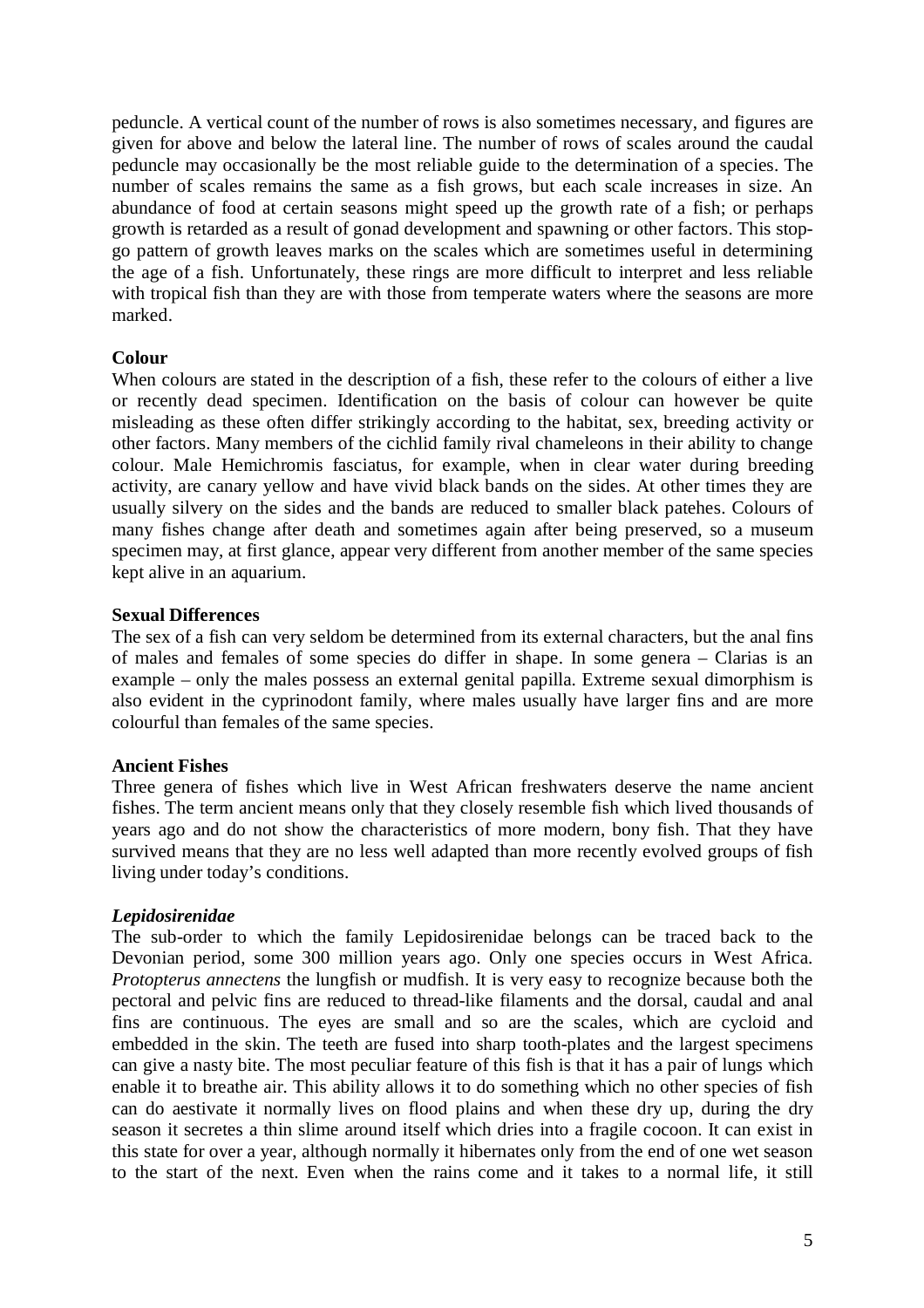continues to breathe air. This means that it can survive in swamps which are normally badly oxygenated.

### *Polypteridae*

Polypterus is another living representative of a group of fishes which can be traced back to the Devonian period. Its thick, ganoid scales, which are rhomboid in shape and barely overlap, give the genus a primitive, armoured appearance.

### **CLASSIFICATION**

A system of classification provides the means for resolving the problem of the origin and evolution of life. Classification involves scientific philosophy that uses inductive procedures.

Primary function of classification is to create order out of chaos by leading to accurate identification of individuals and to their ranking or arrangement into various taxa since it is impossible to discuss or think about organisms. The modern systematist utilizes information from a great variety of disciplines – genetics, ecology, paleontology, comparative physiology, animal behavior, cytology, zoogeography, biochemistry, biometrics and related fields. Background information from such discipline is essential for the solution of many taxonomic problems. Systematics has become the focal point of many fields of biology since it deals with organic diversity, a major integral branch of biology.

To know the correct name of a fish is of great importance if one is to take advantage of the work already done by others and thus save a lot of unnecessary expense and effort. Only the use of the scientific names of fish will permit this, they are the same in all languages, whether Japanese, Arabic or English.

Any group of fish, or of any other animal for that members are similar in structure and appearance and are capable of breeding among themselves, are said to belong to the same specie. The singular is usually abbreviated sp. and the plural spp. If specimens form a certain locality show minor differences from others found elsewhere, they are refereed to as a subspecies or variety.

A group of species which closely resemble one another in structure but which do not interbreed, are said to constitute a *genus* (plural genera). For the correct name of a fish, both the generic and specific names must be given, and sub-specific or variety names are added if they exits. The generic name should always begin with a capital letter and the others with lower case letters. The names are usually printed in Italics, or in typing they are underlined.

Despise this, confusion sometimes arises as a result of different authors mistakenly using

different names for the same species. Thus it is customary in more detailed work to add the

name of the person who first described the species, and sometimes also the date that his

description was first published. Thus " Clarotes macrocephalus Daget 1954" indicates that

this species was first described by Daget in his publication of that year and such name should

be used only for the species intended by the author. Bracket around the author's name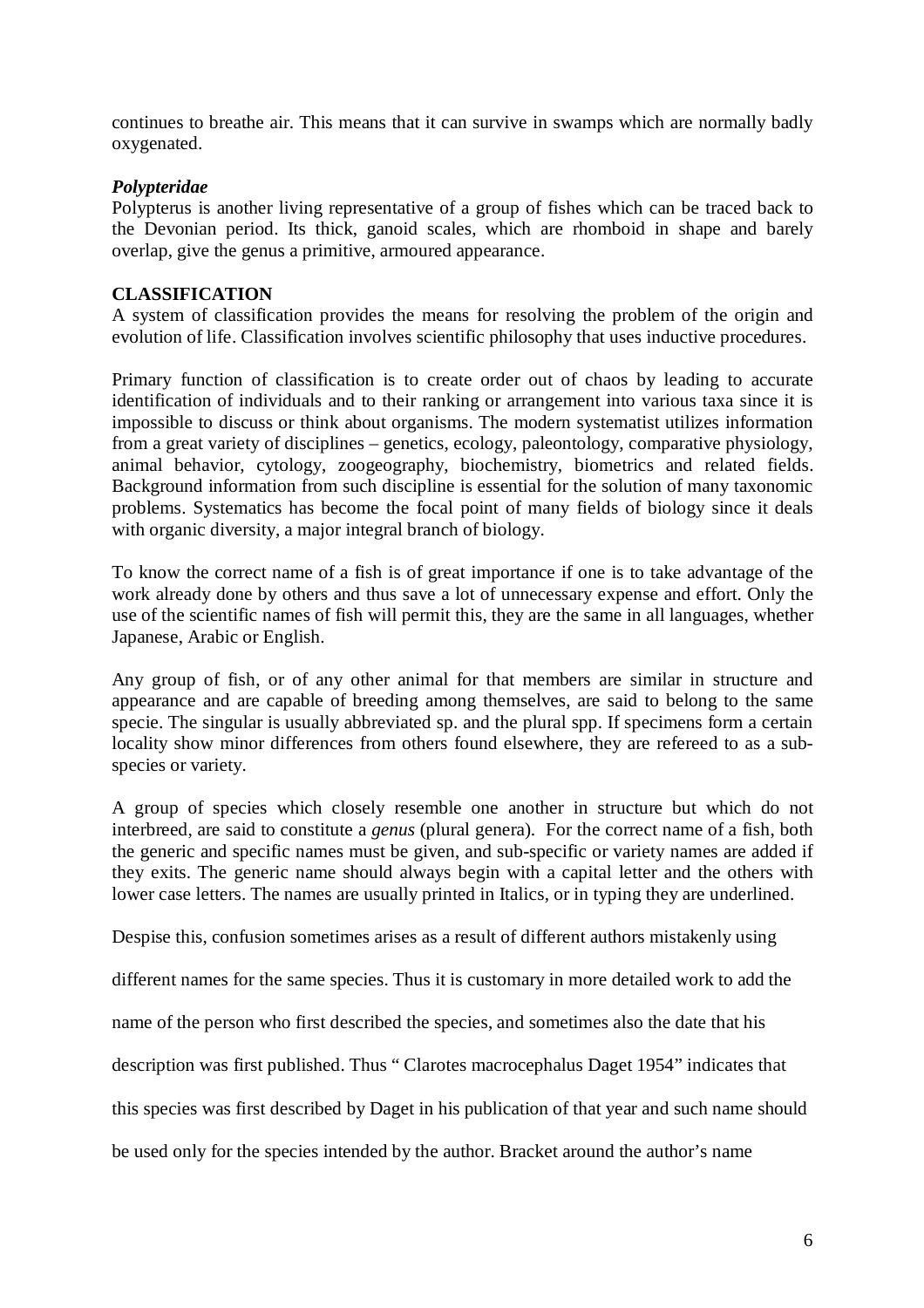indicates that, although the original description is still accepted as correct, for some technical

reason the name fist given by the author is no longer valid and has been changed. Thus"

Hepsetus odoe (Bloch)' means that this species, first described by Bloch as Sarcodaces odoe,

was in fact a member of the genus Hepsetus.

Genera in turn fall into larger groups known as families, and these into sub-order and so on. But for general fisheries work it is sufficient to trace the fish back only as far as its family. **When writing about fish it is customary to put the families into ascending order, according to their place in the evolutionary ladder. This is determined on the basis of knowledge gained from studying fossil and the degree of advancement of structure in modern fish. Thus Protopterus and Polypterrus, belonging as they do to separate subclasses which evolved long before other fishes, take precedence over Pellonula (a clupeid), or the slightly more advanced osteoglossid, heterotis, and so on until one comes to the Cichilds and Cyprinodonts which are reckoned to be more recently evolved and advance in structure.** 

To track down the correct name of a fish by examining their visible eternal features, but this is not always so and exact identification sometimes requires a detailed examination of such parts as gill rakers, air-bladder or the skeleton.

# REASONS FOR CLASSIFICATION

- 1. To create order out of confusion by making accurate identification of every organism.
- 2. To serve as guide on relationship between organisms.
- 3. To identify the differences out of different organisms. Since the categories in classification are based on the degree of similarities so that the more closely related organism or group of organism are, the more on factors or characteristics they shared together.
- 4. Because of varying shapes, sizes, physical and physiological diversities fishes possess, there is reason that fishes must be classified and identified.

# **MEHODS OF STUDYING TAXONOMY OF FISHES**

- 1. MERISTIC CHARACTERS: there are feature on fish which can be counted e.g. spines and rays of a particular fin. In many fish, some of the rays, especially of the dorsal fin, are replaced by strong and sharp spines; these are counted separately when describing a fish. Roman numerals are customarily used for spine counts. In *Tilapia zilli*, DXIV- XVI, 11-13; A111, 7-10, are fin counts. These indicate that *T .zilli* has from 14-16 spines and 11-13 rays on the dorsal fin; 3 spines and 7-10 rays on the anal fin.
- 2. MORPHOMETRIC CHARACTERS: They are characters that represent the morphology. They are always measurable characters e.g body depth, fork length, standard length, total length, front length etc.

In using these morphometric characters for identification, the ratio of these lengths are used which are peculiar to a certain species within a certain range. E.g.

$$
BD 0.4 - 0.6
$$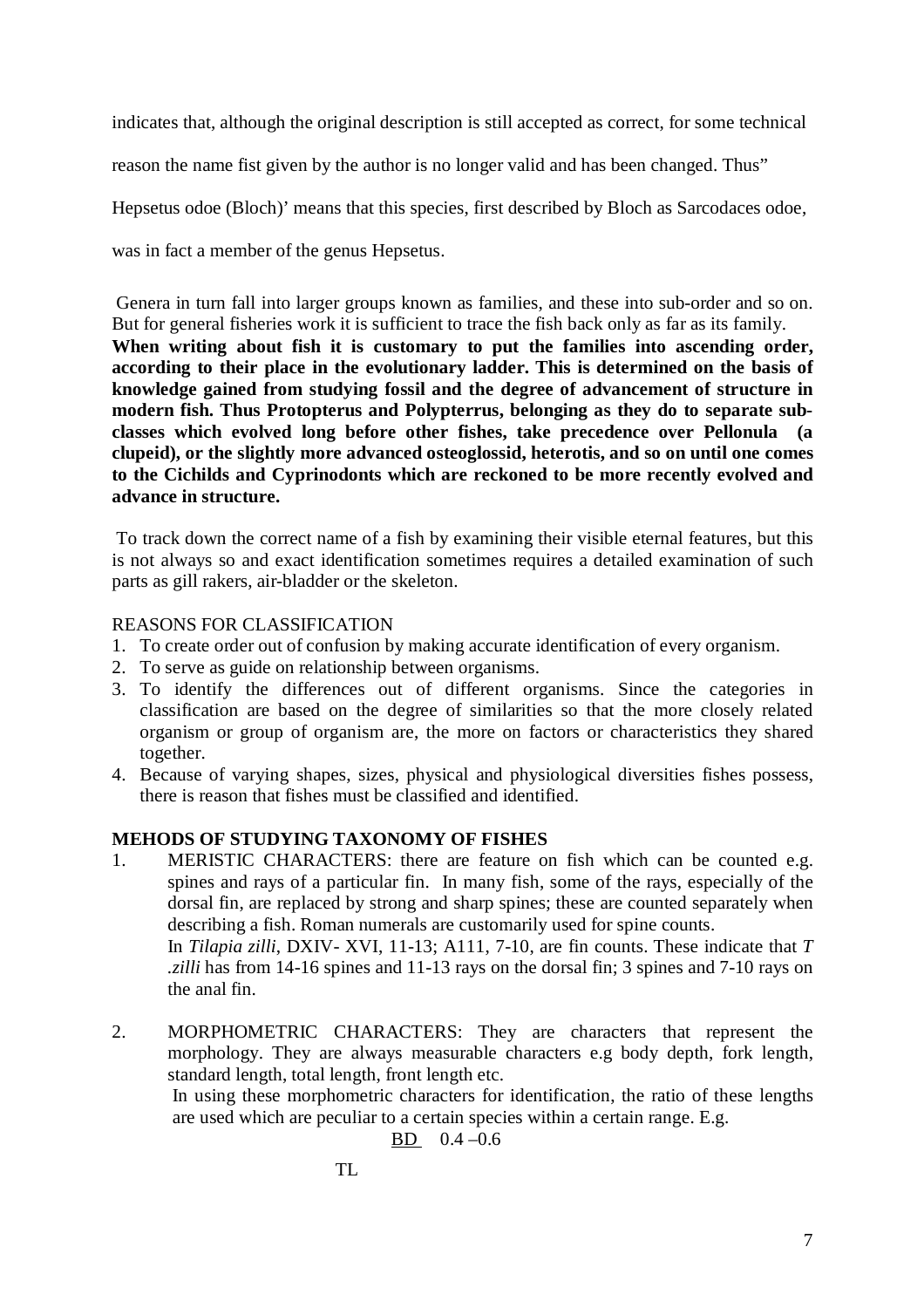There is disadvantage in using the total length (TL) because caudal fins may be damage before measuring it. Hence, it may give inaccurate measurement and may even be difficult to measure.

3. ELECTROPHORETIC METHOD: This involves the analysis of component proteins in the blood or tissue in identifying fish. A jot of the fish blood or extract from the ground muscle is taken and chromatographed. In the process, component protein in the extract travel at different velocity hence separated apart. The distance at which the proteins are after settlement to each other is relevant and peculiar to that specie of fish.

Racial study: it involves separation into different racial stocks. This is only relevant to a particular species of fish. The third name of a fish reflects its race. The past for this study is the salinity and temperature which affect the features seen in fishes even though they are the same specie.

#### **METHODS OF CLASSFICATION**

Generally, seven standard categories forms the internationally accepted groups of classification for all living organisms. These standard categories are:

- i. Kingdom
- ii. Phylum (phyla)
- iii. Class
- iv. Order
- v. Family
- vi. Genus ( Genera)
- vii. Species (species)



The complexity and diversity increase downward; from kingdom to specie. Therefore, we find fish names existing in the genera and species levels. In a attempt to make the classification table more meaningful and to give room for major dissimilarities we have within the seven major divisions sub-divisions e.g. sub- phylum, super class, sub order etc. and of recent, varieties have just being recognized in the taxonomic hierarchy just after specie level.

# **RULE OF CLASSFICATION**

i. Internationally, consensus has been reached that in biological classification Latin scientific names should be used any where in the world. Reason being that vernacular names tend to be different even within thesame locality.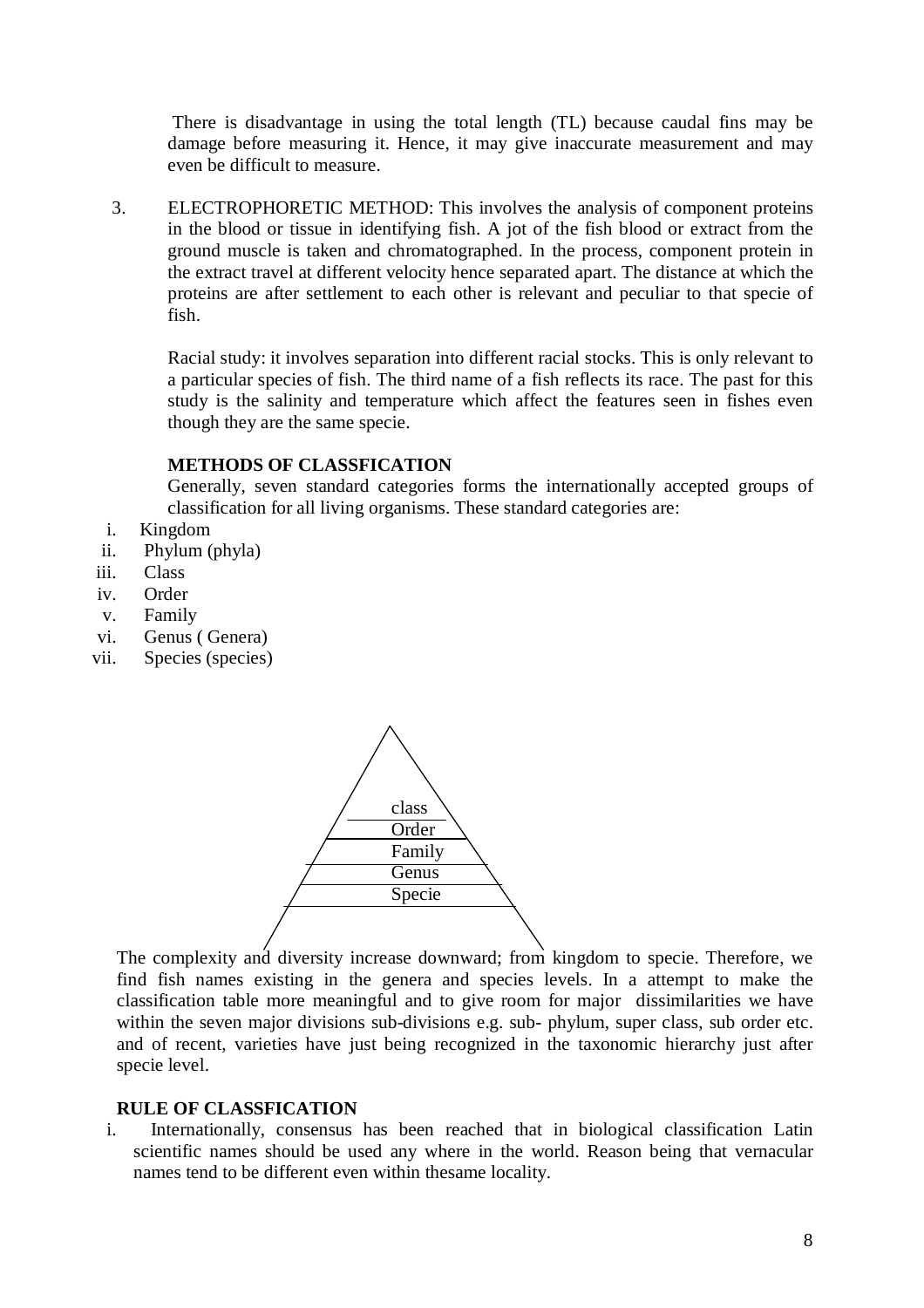- ii. In genera, generic name must always begin with capital letter while the specific name must begin with small letter. E.g. *Lates niloticus* note "L" and "n"
- iii. the generic and specific name must always be underlined e.g. *Clarias gariepinus*, *Oreoochrosiis niloticus or* italiased
- iv. The followings have been internationally agreed upon is ending for their corresponding groups.

| Group          | ending         | examples     |
|----------------|----------------|--------------|
| - Orders       | <i>iformes</i> | clupeiformes |
| - sub orders   | oidos          | clupeoiddei  |
| -families      | idea           | clupeidae    |
| - sub families | inae           | clupeinae    |

The naming system comprising of specific and generic name is called *BINOMIAL SYSTEM OF CLASSIFICATION.*

# **CHARACTERTISTICS OF CHORDATES**

- i. The presence of notochord which runs longitudinally, from the anterior to the posterior end of the body.
- ii. The possession of a nerve cord which is dorsally oriented except in the primitive fishes.
- iii. The possession of holes in the pharynge (throat) called silts or clefts.

# **CHARACTERTISTICS OF VERTEBRATES**

- i. They possess some form of cranium.
- ii. They possess some trace of vertebral
- iii. The front end of the nervous system is differentiated into an elaborate brain, associated with special receptors like eyes, nose etc.
- iv. The meter organisation of the body allows the performance of delicate movements to suit the situations that the receptors reveal.
- v. Presence of heart, at least 3 chambers, assisting in circulation of blood.
- vi. The presence of haemoglobin in the red corpuscles as an act of carrying oxygen in the blood.
- vii. The excretory system consists of meso-dermal funnel (kidney) which functions as osmoregulator.

#### **CHARACTERISTICS OF ELASMOBRANCHII**

- i. They are cartilaginous.
- ii. They possess 5-7 gill slits
- iii. They have spiracles.
- iv. When scales are present, they are the placoid type.
- v. They also have cloaca (unrinogenital) which has intermittent organ called clasper.

#### **CHARACTERISTICS OF CHONDRICHTHYES**

- i. They possess constricted notochord
- ii. They all have jaws
- iii. The skeletons are cartilaginous
- iv. They have the paired and unpaired fins
- v. Nostrils are in pairs
- vi. They have three semi-circular canals in the ear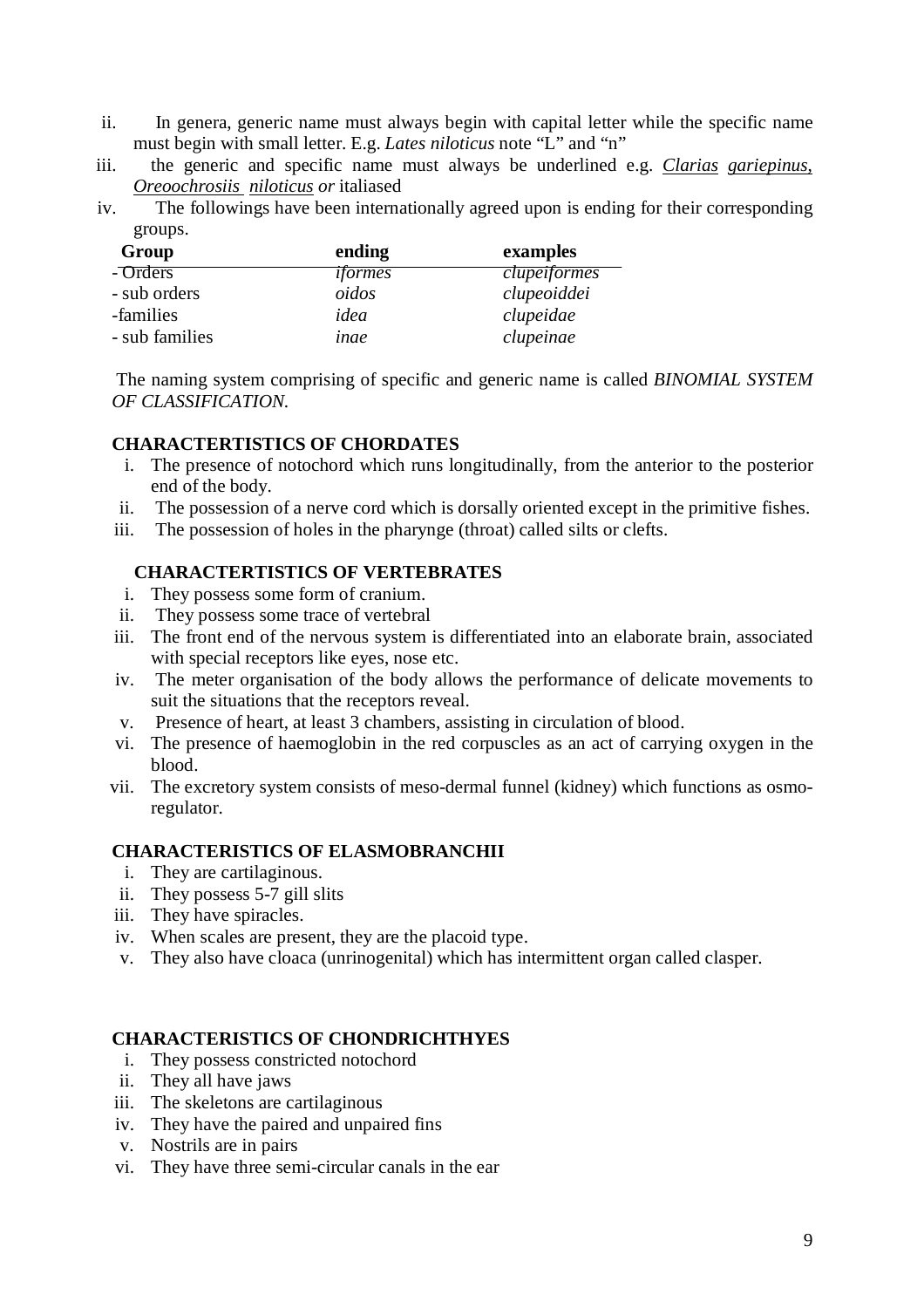- vii. The cranium is not totally fussed to the arch (not joined by connective tissues).
- viii. They possess placoid scales
- ix. Mouths are inferior

#### **CHARACTERISTICS OF OSTEICHTHYES**

- i. They have bony jaws, skull and skeleton
- ii. Gills are usually 4 pairs, in number
- iii. They possess operculum
- iv. The scales are bony either cycloid ctenoid or ganoid
- **v.** Most are oviparous (egg layers) with external fertilization and high fecundity
- **vi.** Most of them posses air bladder
- **vii.** Respiration is by pumping by buccal/opercular opperture.

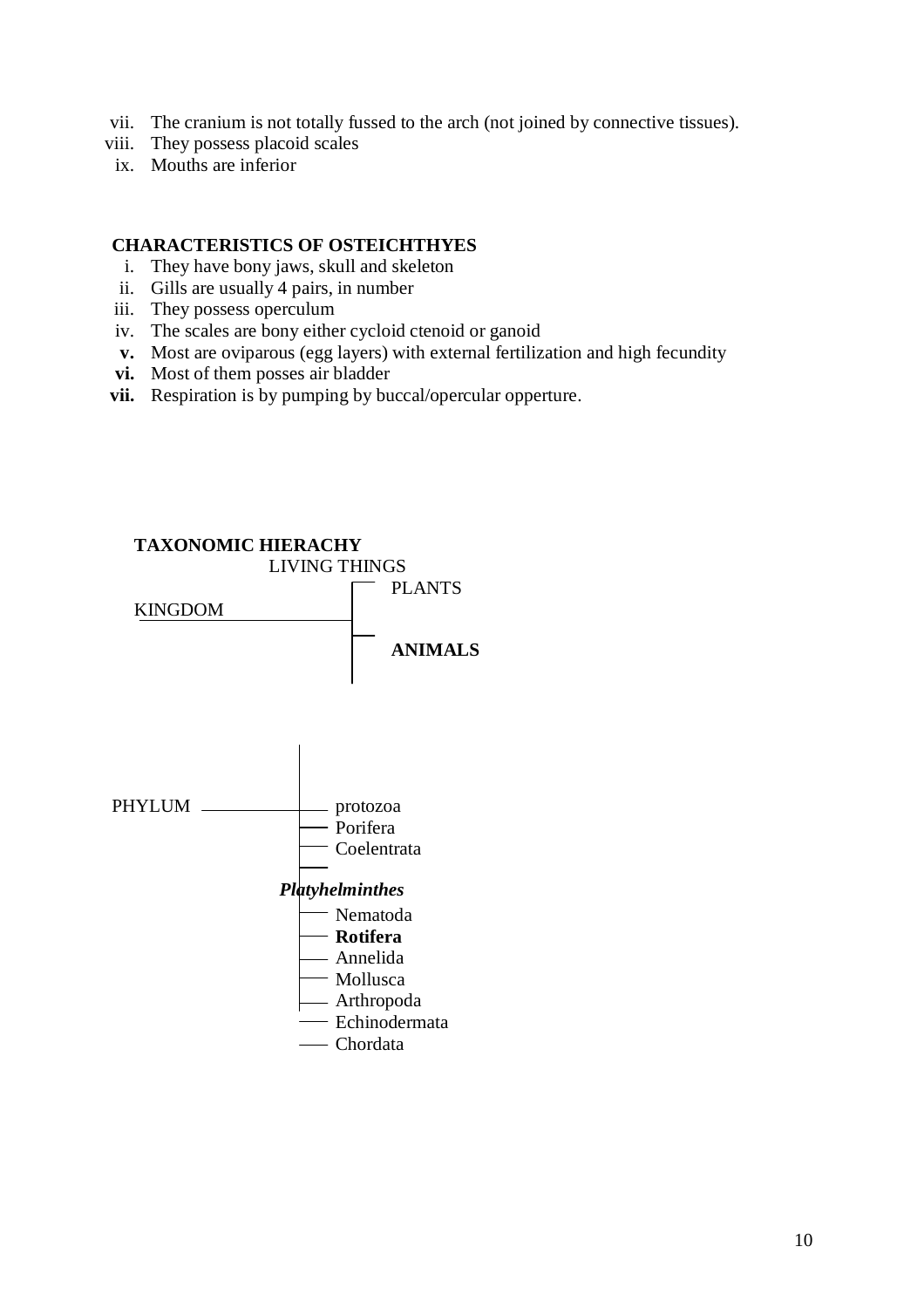

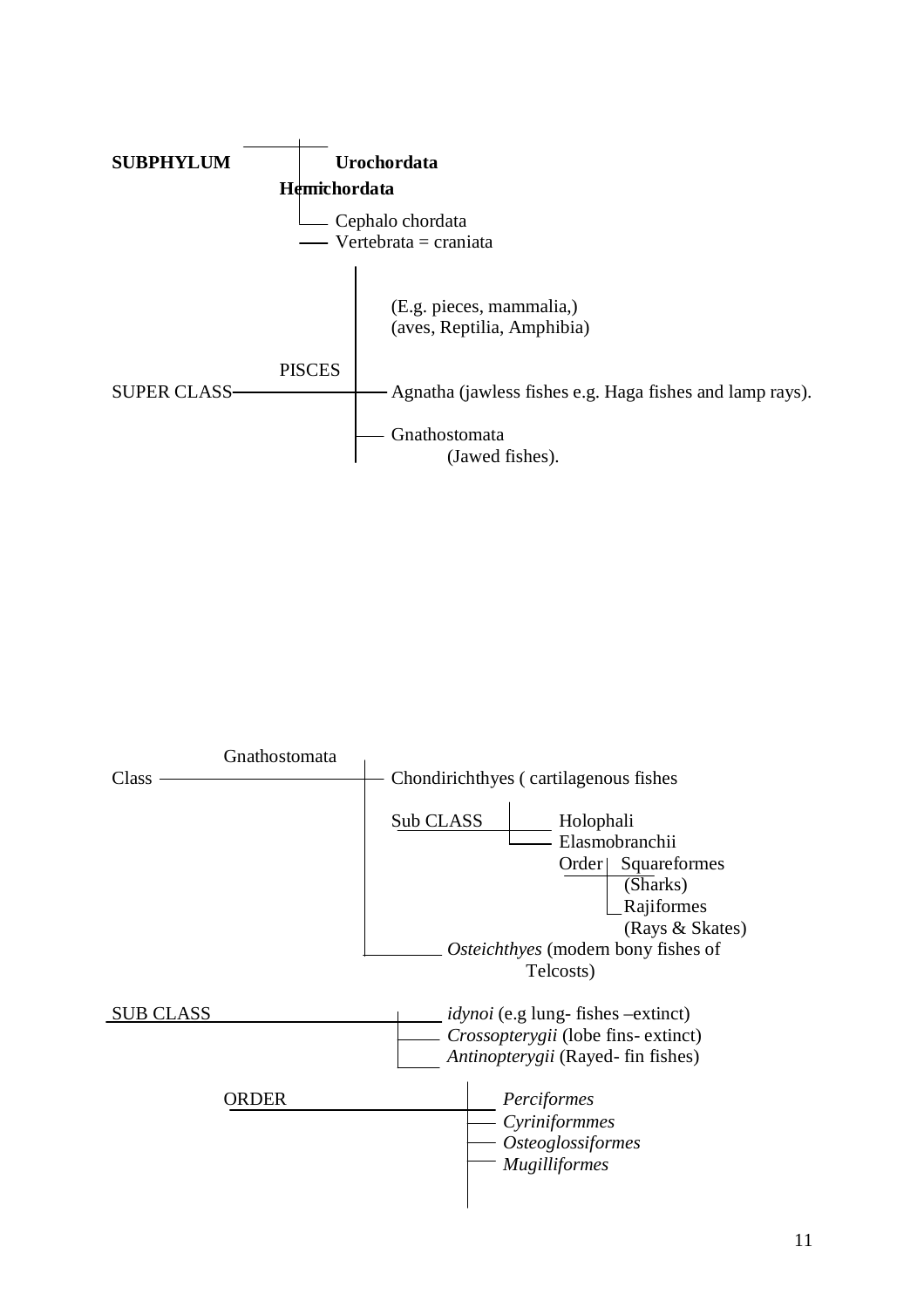*Clupeiformis*  $\overline{\phantom{a}}$ Etc.

#### **The external features of a scaleless fish.**

- 1. Operculum 10. Lateral line 2. Cephalo- muchal shield 11. Pelvic fin
- 3 Dorsal spine 12. Pectoral spine
- 4. Dorsal filament 13 pectoral fin
- 5. Dorsal fin 14 Humeral process
- 6. Adipose fin 15 maxillary barbel
- 7. Caudal pedunle 16 Outer mandibular barbel
- 8. Caudal fin 17 Inner mandibular barbel
- 9. Anal fin

#### **The external feature of a scaly fish.**

- 
- 2. Adipose fin 7. Pelvic fin
- 3. Dorsal spine 8.Pectorial fin
- 4. Caudal peduncle 9.Operculum
- 5. Anal fin
- 1. Dorsal fin 6. Lateral line

#### **THE FISHES AND THEIR ENVIRONMENT**

Every fish culturist should know the main characteristics of fish and their way of life. The knowledge enables to understand the relations existing between the fish and the environment and the way they can reap advantage from it. The fish will be first studied and then its environment will be described.

#### **THE FISH**

First anatomy, i.e. the main parts of its body, and fish biology, i.e. the way it is living, will be successively studied.

#### **FISH ANATOMY - The Basic Structure of a Fish**

Like most animals, the fish has a body which includes the head, the trunk and the limbs. The body has generally an elongated shape. The head, the trunk and the tail follow each other without any separation, which enables the fish to wriggle easily in the water. Limbs are fins. The body is covered with the skin. The skin itself is covered by a layer of mucus which forms a protective sheath. If a fish is caught and handled with dry hands or roughly, mucus is removed and the skin remains exposed and may be injured by parasites, always numerous in the water. Fish, therefore should always be handled gently, with care and as little as possible. Most fish, except for instance catfish (Siluriformes), have scales under their skin, which cover each other like the tiles on a roof. The number of the scales covering the body of a fish varies only a little and can be used for identifying the different species. Running along the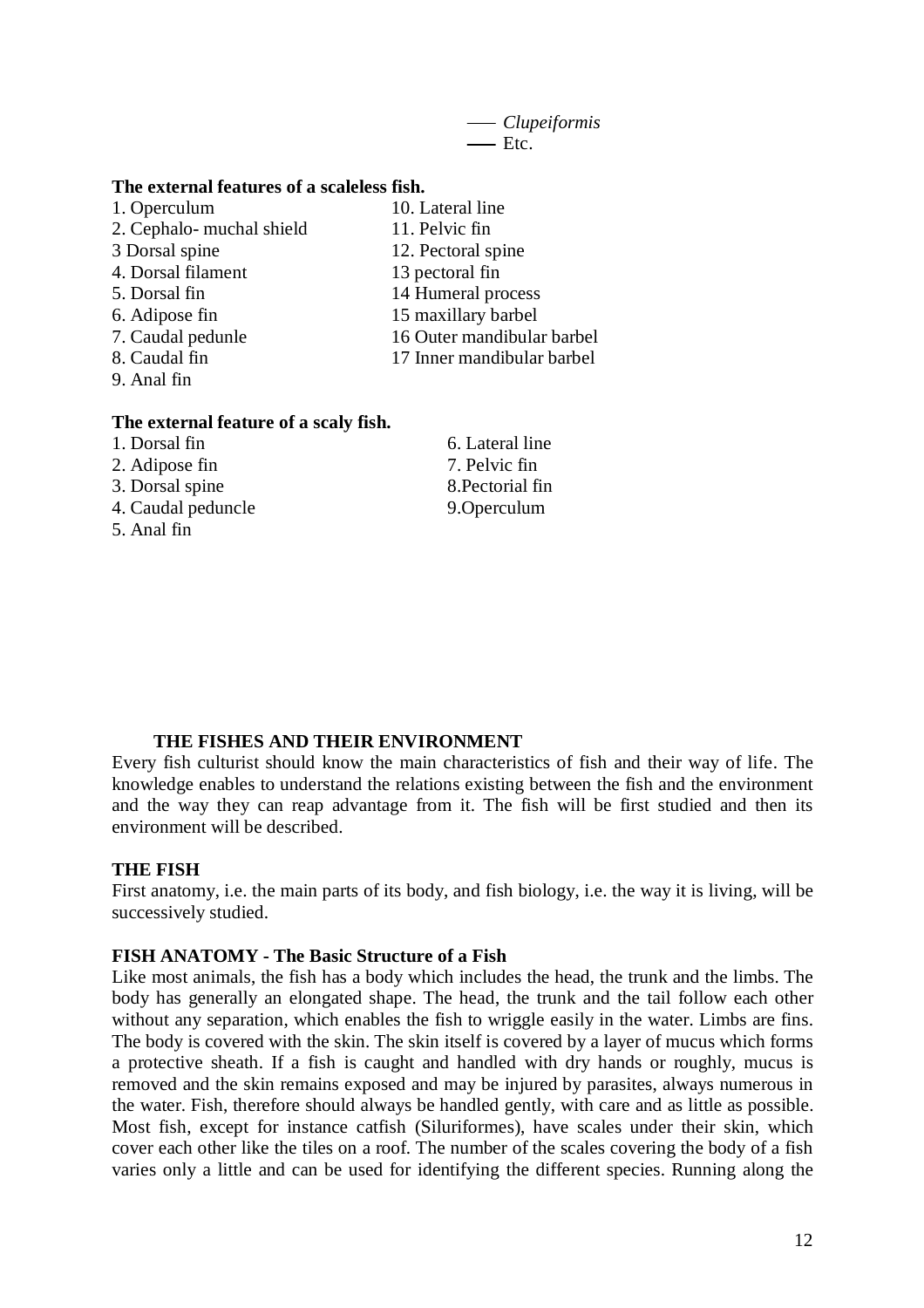side of the body, it a line of scales which have little pits in them; this line is called the lateral line. The pits are sensory organs and are responsive to changes in pressure in the surrounding water. In some fish there is a continuous line from the gill cover to the tail, in others it is interrupted. Others, again (Cichlid fish) have two lines running along each side of the body: an upper line going backward from the gill cover to about three quarters of the way, and a lower line running forward for a quarter from the center of the tail. The body of a fish is supported by a skeleton which is a bony frame. The skeleton keeps up the shape of the fish, acts as a muscle-holder and protects the internal organs. It is made of the skull bones which keep up the head, the backbone which keeps up the body and the tail, the fin-bones and the arch-shaped bones carrying the gills.

#### **The Head**

In the front part of the head is the mouth, of which the shape and features differ according to the feeding habits of the fish. Some fish have large mouths with sharp teeth for seizing prey: insects of fishes, while others have small mouths on the under surface of the head, suitable for scrapping up algae from the bottom. The shape of the teeth depends also on the feeding habits of the fish. Predatory fish, such as the Hydrocynus are well supplied with sharp teeth. Vegetation eating fish may have teeth, each one with many more or less rounded points, arranged in bands along the side of the jaws (Tilapia rendalli). The teeth of some omnivorous fish (Alestes) are quite similar to the molars of man. In many fishes, there is, in addition, a bony plate bearing teeth in the back of the throat which are called pharyngeal teeth (Tilapia, Carp). On the snout, above the mouth, are the nostrils. The nostrils are not used for breathing but only for smelling. Some fish have filaments along the side of their mouth which can be longer, than the head itself (catfish) and which are called barbels. Their number can vary within the range of 2 to 8. They are sensory organs which help the fish to find its food. At the hind end of the head are two bony flaps called opercula or gills covers, which can be lifted; underneath are the gills. Every gill is made of a bony arch carrying long red filaments on one side called the gill filaments and short teeth like, or longer comb like projections on the other side called gill rakers. The gill filaments are the breathing organs of the fish, the gill rakers are used as a strainer to sieve out food particles from the water (fig. 3).

# **The trunk**

The trunk is the part of the body in which are located a number of organs: the air bladder, the stomach, the intestine, the liver, the kidneys, the ovaries, the testicles. It starts from the head and includes the ventral cavity.

#### **The tail – caudal fin**

It is located behind the anus and ends with the caudal fin. An anal fin and sometimes a part of the dorsal fin can be found on the tail.

#### **The fins**

When identifying a fish, the fins are the first things, which should be examined. The number of fins, their types, sizes, situtation on the body and position in relation to each other, are most important.

The fins are similar to paddles made out of rays which would be joined together by a web. The rays can be either spiny or soft, ramified into a paint-brush and are then called soft rays. Fins can be paired or unpaired. The paired fins correspond to the fore and hind legs of the land vertebrates. There are four of them generally: two pectoral fins, one on each side of the body, behind the gill covers, and two pelvic fins which are on the ventral part of the body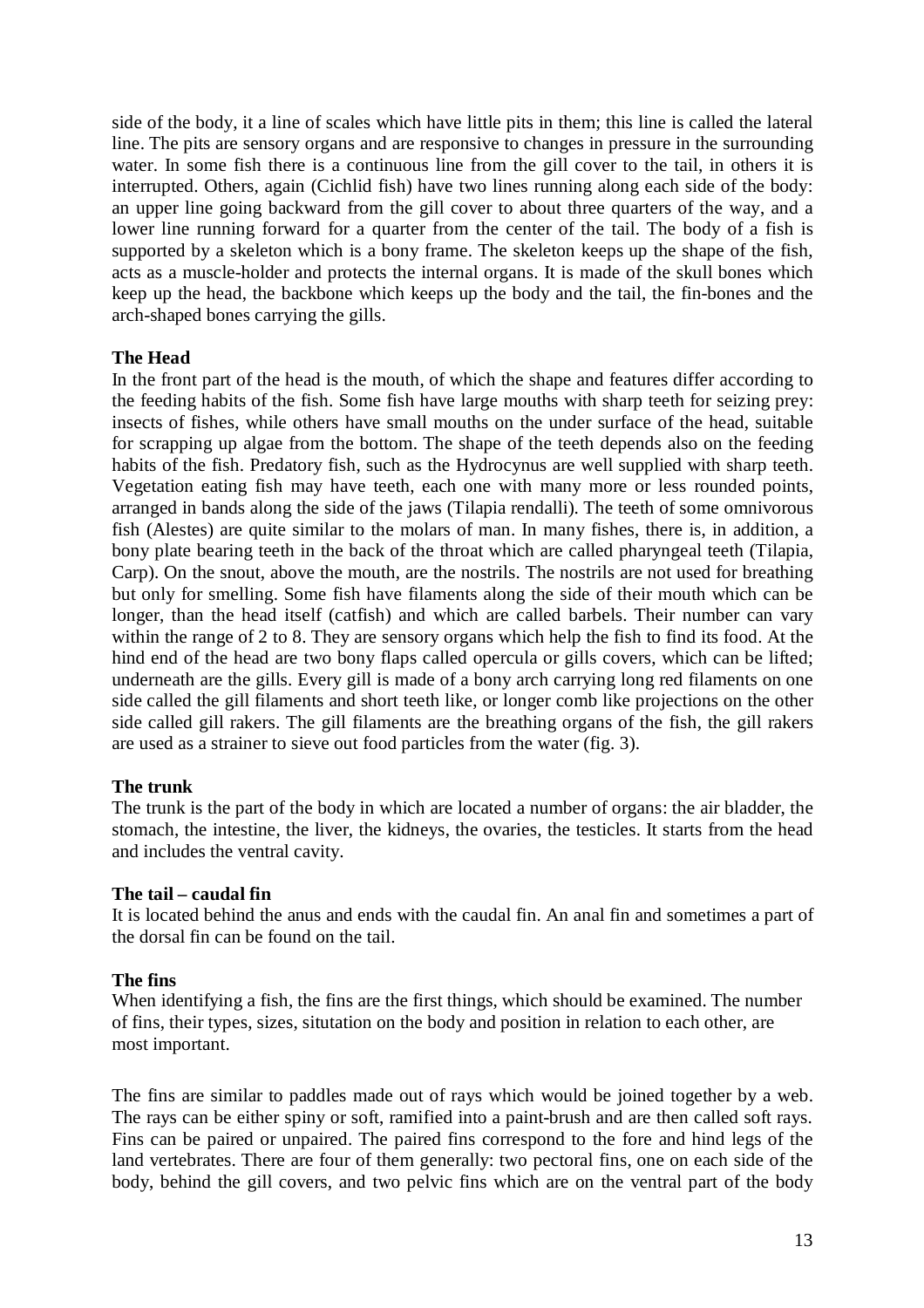either near the front, under the pectoral fins, or at the back. The unpaired fins are the dorsal fin on the upper part of the body, the caudal fin at the hind of the tail and the anal fin just behind the anus. In some fish, several fins can be missing while in others two dorsal fins, one at the back of the other, can be found. To move through the water, the fish uses mainly its caudal fin as a paddle. The other fins enable the fish to keep its balance.

The caudal fin or tail of most fish is lobed, which means that it is forked and has the upper and lower lobes attenuated to points. But in some fish, it is round, pointed or truncated. I.e. having the appearance of being cut off squarely at the end. The number of spines and/or rays in the dorsal and anal fins is generally the consistent character in a species and is seldom the same in two different species; hence these fins are very important for purpose of identification. Each fin is made up of a number of rays, which are usually bony and flexible and are either simple or branched; i.e. they divide or subdivide part of the way along the ray. The number of simple and branched rays are given separately in a description. In many fish, some or all of the rays, especially of the dorsal fin are replaced.

Some species of fish have two dorsal fins, the second of which is often an adipose fin, composed only of soft, fleshy tissue and usually without rays of any kind. The size and shape of this fin is often as a clue to the identity of a specie.

#### **FORM**

Commonly, the fish body is torpedo-shaped (fusiform), and most often slightly to

strongly ovoid in cross section. In free swimming species, the body approximates the

theoretically perfect streamline form in which the greatest cross section is located close to

36 percent of the length back from the anterior tip (the entering wedge) and the contours

sweep back gently in the tail race. Many fishes depart moderately to completely from the

foregoing generalized shape. These departures range from globe shapes (globiform – e.g.

puffers, tetraodontidae) through serpentine (a guilliform – e.g. eels, *anguillidae*), to

threadlike in outline (filiform e.g. snipe eels, Nemichthyidae). Some are strongly flattened

from side to side (compressed – butterfly fishes, chaetodontidae) and flounders,

pleuronectidae) others, flattened but greatly elongated (trachipteriform, ribbonfishes,

Trachipteridae) and still others, flattened from top to bottom (depressed – the skates,

rajidae, and the batfishes, ogcocephalidae).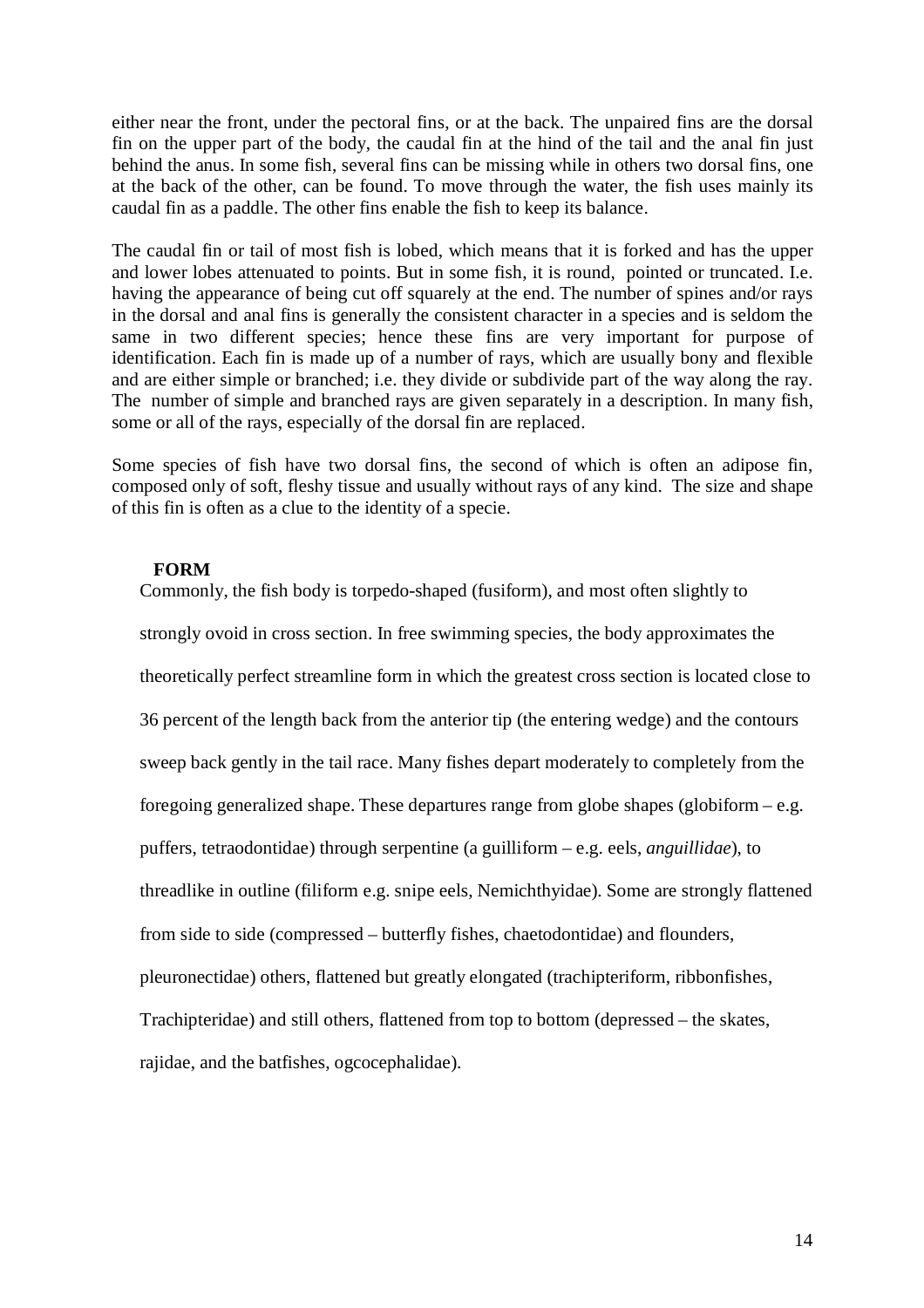The ground plan of body organization in all fishes is bilateral symmetry i.e. the left and

night halves of the body are basically mirror images of one another.

# **FISH ADAPTATION TO AQUATIC LIFE.**

Shape - streamlined, fusiform

- (a) rounding edge of such shapes reduces resistance
- (b) tapering of posterior part minimizes drag
- (c) mucus cover further reduce drag, smoothens
- (d) Laterally compressed body prevails in quiet water body of relatively dense cover.
- (e) Depressed body prevail among bottom dwellers
- (f) Dorso-ventral flattening body characterized stream fishes.

Fins – used by fishes to achieve all forms of locomotion, stabilization, balancing, change of direction and breaking in their aquatic environment

- use as gliding organ in some flying fishes
- use for terrestrial locomotion in some catfishes
- as crawling organisation use of some modified fins e.g. paired like pectoral, pelvic fins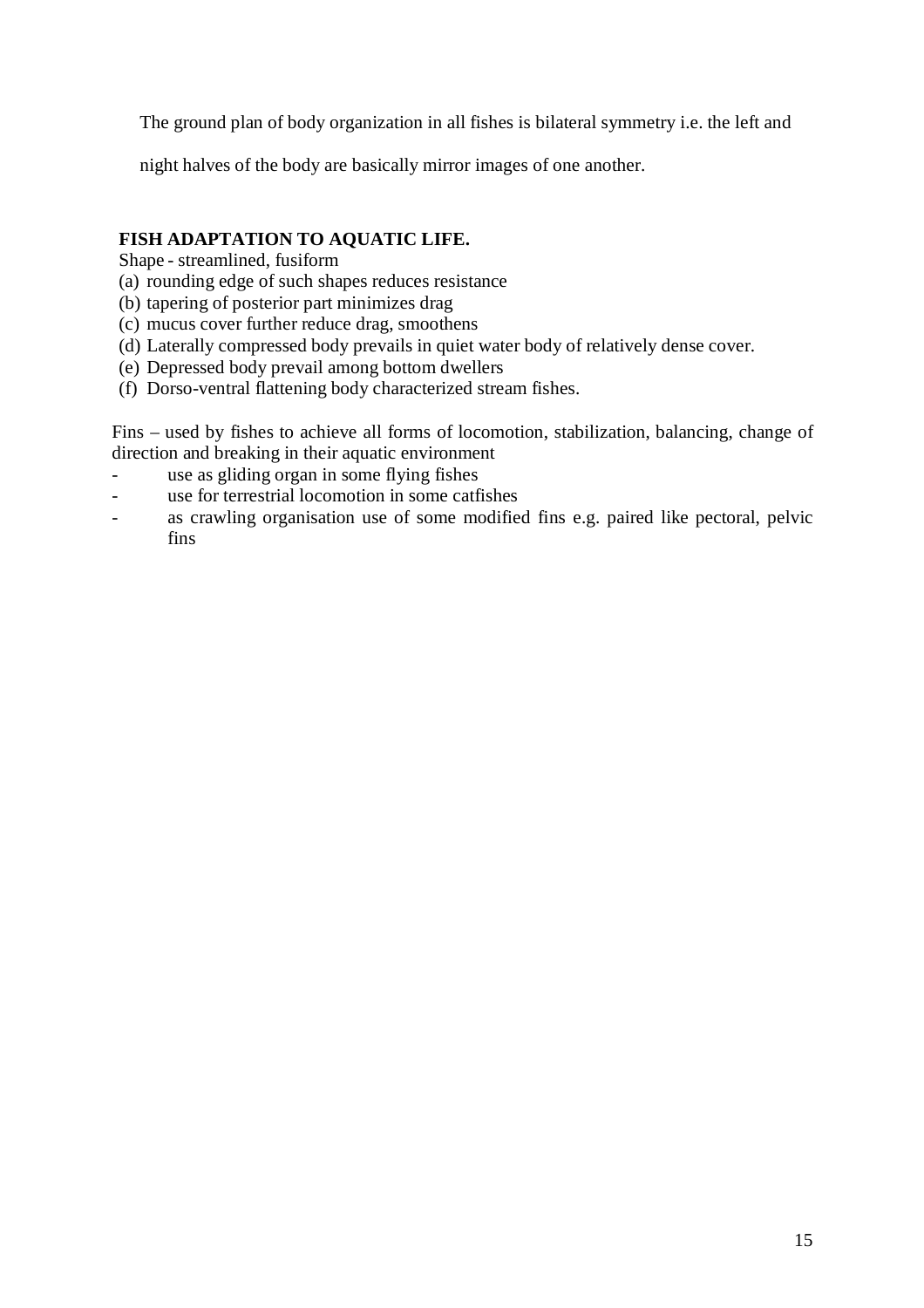# **FISH DIVERSITY OF NIGERIA**

Nigeria has diversity of fin and shell fish fauna consisting of over 250 species in Inland waters with about 101 species (22 families) in Kainji lake alone (Ita 1993) 86 of them in lake Chad (Hopson 1967), 25 species (10 families) in Tiga lake (Ita 1985) 21 species (10 families in Bakolori (Ita 1993) and 32 species (11 families in Oyan lake (Ikenweiwe 2005) and 199 species from 78 families in the brackish and marine waters (Tobor and Ajayi 1978). The predominant fin and shell fish families with their species are presented in Tables 1 and 2.

#### **Table 1. Commercially and scientifically important fresh water fishes of Nigeria.**

| Family        | <b>Common Name</b> | <b>Species</b>                                |
|---------------|--------------------|-----------------------------------------------|
| Anabantidae   | Climbing perch     | Ctenopoma kings leyae Gunther, 1896           |
|               | Catfish            | Auchenoglanis biscutatus                      |
|               |                    | (Geoffroy Saint-Hilaire 1827)                 |
|               |                    | A. occidentialis (Cuvier et Valenciences 1840 |
| Bagridae      | Silver catfish     | Bagrus bayad macropterus                      |
| Pfatt, 1933   |                    |                                               |
|               |                    | <i>B. docmac</i> niger n. ssp                 |
|               |                    | B. filamentous Pellegrin 1924                 |
|               | Catfishes          | Chrysiothys auratus longfilis                 |
|               |                    | (Pfaff 1933)                                  |
|               |                    | C. Furcatus Gunter 1984                       |
|               |                    | C. nigrodigitatus (Lacepede 18030             |
|               |                    | Clarotes laticeps (Ruppel 1829)               |
| Centropomidae | Nile perch         | Lates niloticus (Linne 1762)                  |
| Characidae    | Silver fish        | <i>Alestes baremose</i> (Joannis 1835)        |
|               |                    | A. dentex sethente $(C & V. 1849)$            |
|               |                    | A. <i>macrolepidotus</i> (C & V. 1869)        |
|               |                    | A. nurse (Rupell 1832)                        |
|               | <b>Tiger Fish</b>  | Hydrocynus brevis Gunther 1864                |
|               |                    | H. forskali Cuvier 1819                       |
|               |                    | H. Lineatus Bleeker 1862                      |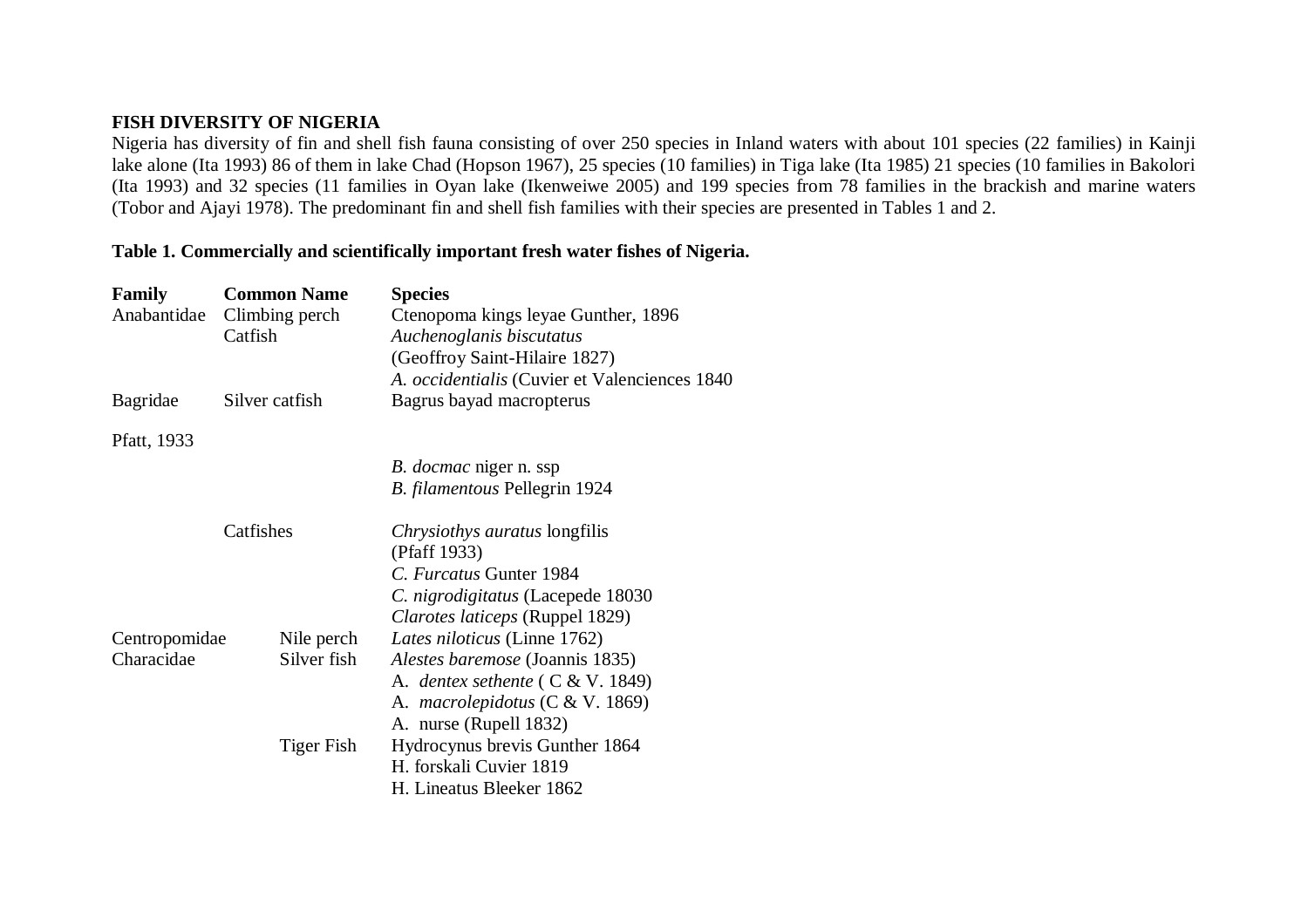|                 |                  | Micralestes acutiden Peters 1968)                 |
|-----------------|------------------|---------------------------------------------------|
| Cichlidae       | Jewel            | Hemichromis fascialis (Peters 1957)               |
|                 |                  | Oreochromis niloticus                             |
|                 | Tilapia          | Tilapia melanopleuris Dumeril 1859                |
| Citharinidaae   | Moon fish        | Citharinus citharus (Geoffrey Saint Hilaire 1809) |
|                 |                  | B. distichodoides Pelegrin 1919                   |
|                 |                  | C. latus Mulleret Treschel 1845                   |
|                 | Grass eater      | Distichodus brevipinnis Gunther 1864              |
|                 |                  | D. engycephalus Gunther 1864                      |
|                 |                  | E. rostratus Gunther 1864                         |
| Claridae        | Mud fish         | Clarias gariepinus                                |
|                 | Cat fish         | Heterobranchus bidorsalis                         |
|                 |                  | Geoffroy Saint - Hilare 1809                      |
|                 |                  | H. longifil C $&V$ 1840                           |
| Clupeidae       | <b>Herrings</b>  | Cynothrisea mento                                 |
|                 |                  | Pellonula afzeliusi                               |
| Cyprinidae      | <b>Barbels</b>   | Barbus occidentalis                               |
|                 |                  | Boulenger 1911                                    |
|                 | African carps    | Labeo coubie Ruppel 1832                          |
|                 |                  | L. pseudcoubie                                    |
|                 |                  | L. senegalensis C & V 1842                        |
| Gymnarchidae    | Trunk fish       | Gymnarchus niloticum                              |
|                 |                  | Cuvier 1829                                       |
| Hepsetidae      | African pike     | Hepsetus odoe (Blochi 1794                        |
| Lepidosirenidae | African longfish |                                                   |
| Cyprinidae      | <b>Barbels</b>   | Barbus occidentalis                               |
|                 |                  | Boulenger 1911                                    |
|                 | African carps    | Labeo coubie Ruppel 1832                          |
|                 |                  | L. pseudcoubic                                    |
|                 |                  | L. senegalensis C & V 1842                        |
| Gymnarchidae    | Trunk fish       | Gymnarchus nilotica                               |
|                 |                  | Cuvier 1829                                       |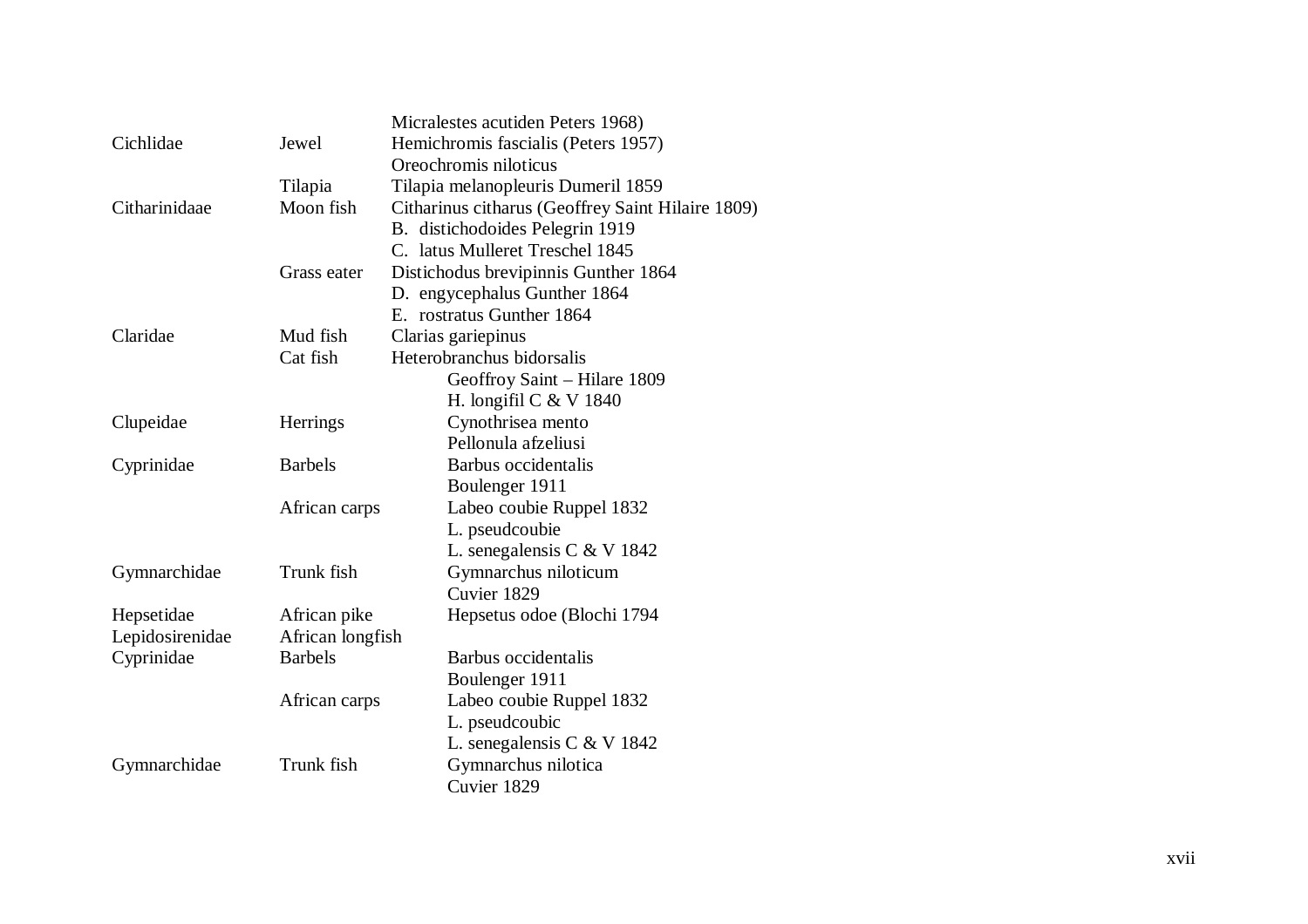| Hepsetidea      | African pike      | Hepsetus odoe (Bloch 1794)        |
|-----------------|-------------------|-----------------------------------|
| Lepidosirenidae | African Longfish  | Protopterus annectes              |
|                 |                   | (Owen 1939)                       |
| Malapteruridae  | Electric catfish  | Malapterurus electicus            |
|                 |                   | (Gmelin 1789)                     |
| Mochocidae      | Catfish           | Mochocus niloticus                |
|                 |                   | Synodontis batensod               |
|                 |                   | Ruppell 1832                      |
|                 |                   | S. Schall Bloch Schruder 1801     |
|                 |                   | S. clarias Linne 1761             |
|                 |                   | S. filamentous Bountger 1901      |
|                 |                   | S. membraneous (Geoffery          |
|                 |                   | Saint Hilaire 1809                |
| Mormyridae      | <b>Trunk Fish</b> | Gnathonemus tamasdua              |
|                 |                   | (Gunter 1862)                     |
|                 |                   | G. senegalensis elongates         |
|                 |                   | (Praff 1933)                      |
|                 |                   | Hyperopisus bebe occidentalis     |
|                 |                   | (Gunter 1866)                     |
|                 |                   | Mormyrus deliciosus               |
|                 |                   | (Leach 1818                       |
|                 |                   | M. macrophthalmus                 |
|                 |                   | Gunter 1866                       |
| Notopteridae    | <b>Trunk Fish</b> | M. rume C & V. 1846               |
| Ophiocephalidae | Snake head        | Paraphiocephalus obscures         |
|                 |                   | Gunter 1861                       |
| Osteoglossidae  |                   | Heterotis niloticus (Cuvier 1829) |
| Polypteridae    | Sail fish         | Calamichthys calabaricus          |
|                 | Sail fish of      | Polypterus ansorgei               |
|                 | <b>Birchirs</b>   | Boulenger 1910                    |
|                 |                   | P. bichir lapradei                |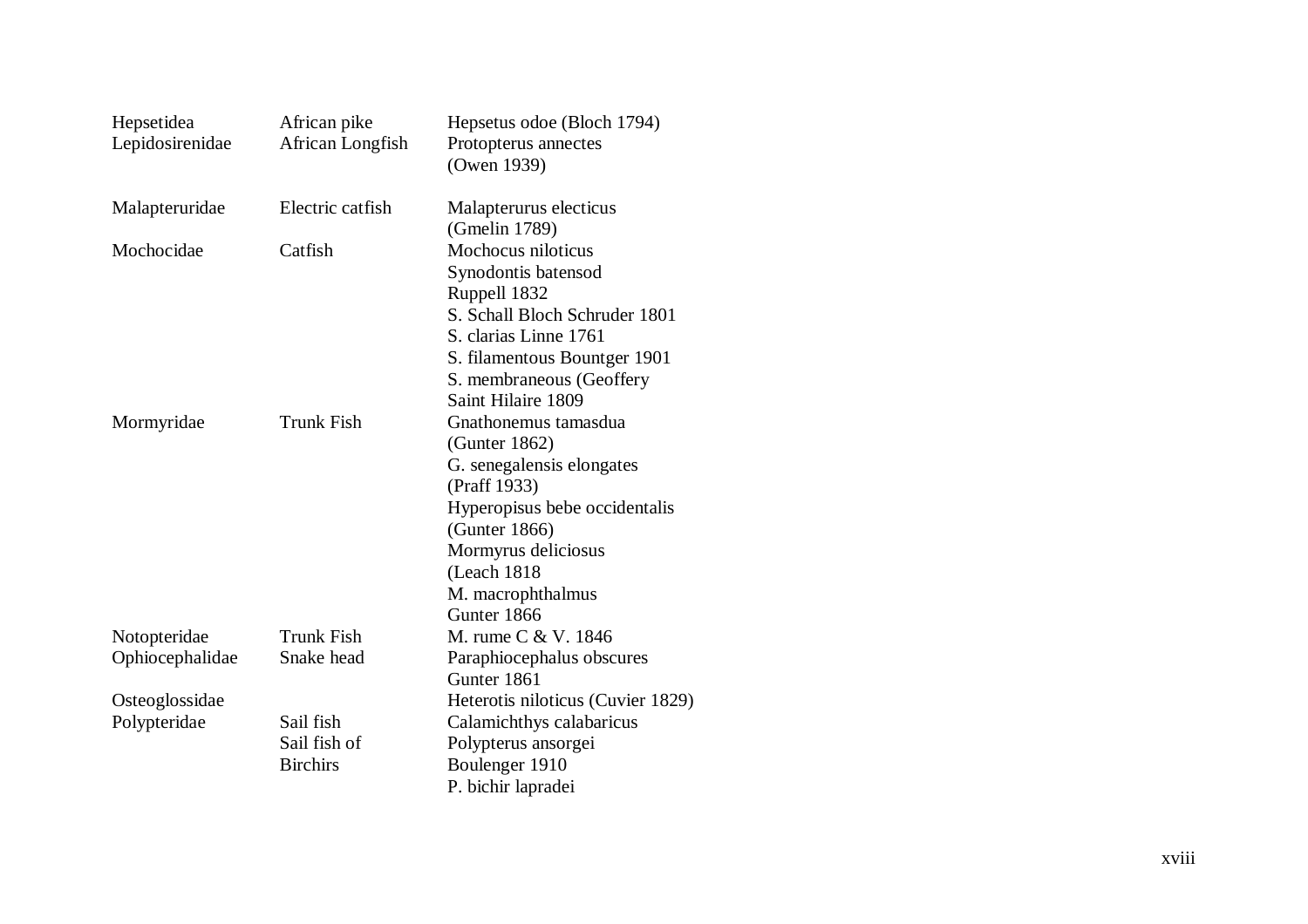|                |               | (Steindachner 1869)           |
|----------------|---------------|-------------------------------|
|                |               | P. endlicheri endlicheri      |
|                |               | (heckle 1849)                 |
|                |               | P. senegalus segalus          |
|                |               | (cuvier 1929)                 |
| Schilbeidae    | Butter fish   | Eutropius nitoticus           |
|                |               | (Ruppell 1829)                |
|                | Glass Catfish | Physailia pellucida           |
|                |               | Boulenger 1901                |
|                | Catfish       | Schilbe mystus (L. 1762)      |
|                |               | Siluranodon auritus (Geoffrey |
|                |               | Saint – Hailarie 1827).       |
| Tetraodontidae | Butter fish   | Tetraodon fahaka strigosus    |
|                |               | Bennet 1834).                 |
|                |               |                               |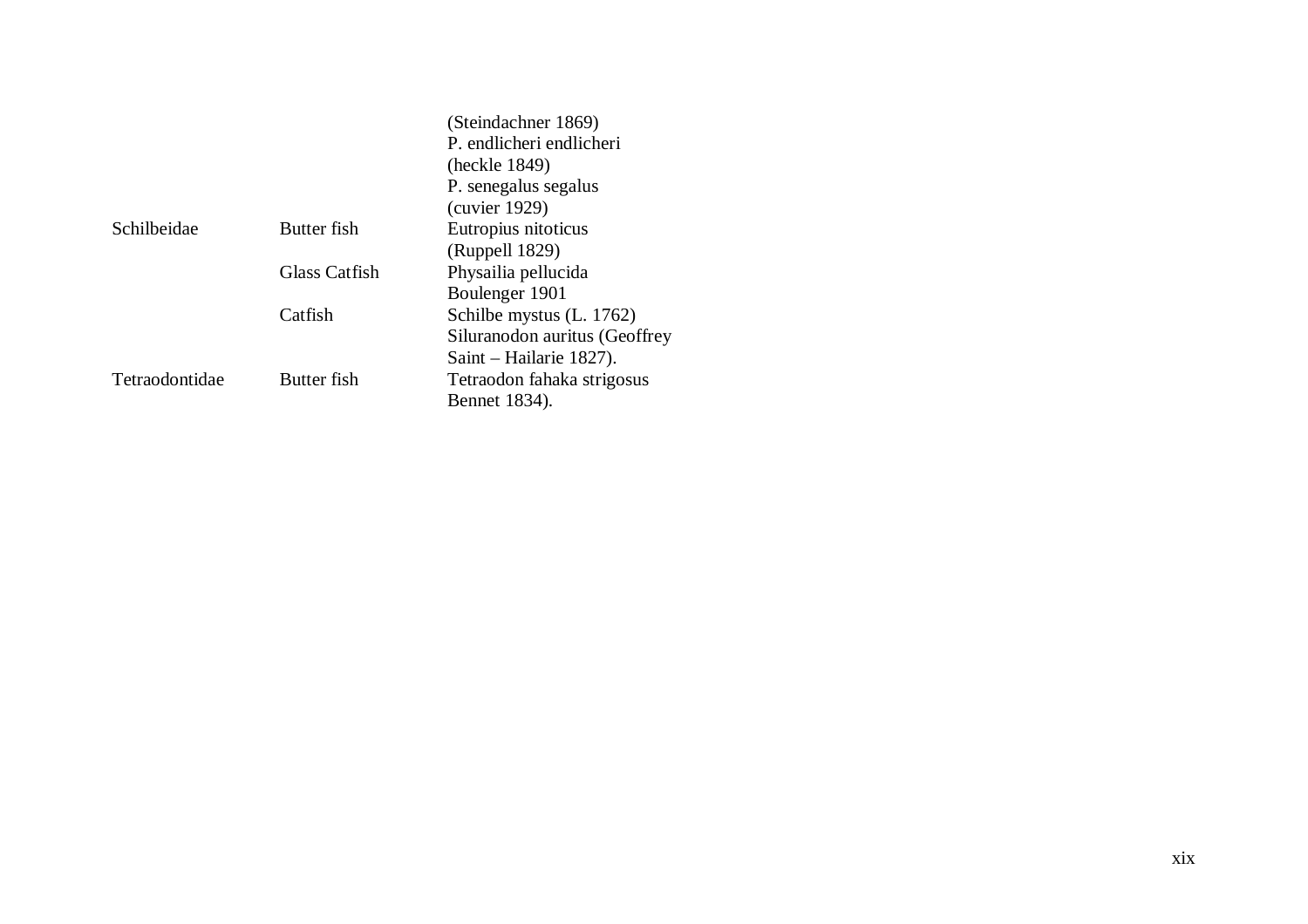# **TABLE 2 IMPORTANT MARINE AND BRACKISH WATER FISHES OF NIGERIA CARTILAGINOUS FISHES**

| <b>Family</b>      | <b>Common Name</b> | <b>Scientific Name</b>              |
|--------------------|--------------------|-------------------------------------|
| Alopidae           | Big eye Thresher   | Alopias supercilliosus              |
|                    |                    | (Lorme 1939)                        |
|                    | Thresher Shark     | A. vulpinus (Bonnaterre 1788)       |
| Carcharhinidae     | <b>Bull shark</b>  | Carcharhinus leucas                 |
|                    |                    | (Valenciennes and Henle, 1839)      |
|                    | Black tip shark    | C. limatus (Valenciennes in Muller) |
|                    |                    | & Henle 1839)                       |
|                    | Atlantic weasel    | Paragaelus pectoralis               |
|                    |                    | $($ = grueli) (German 1906)         |
|                    | Mill shark         | Rhizoprionodon acutus               |
|                    |                    | Ruppell, 1837)                      |
|                    |                    | (scoliodon terranovae               |
|                    |                    | (Richardson 1836).                  |
| Hexanchidae        | Six gill shark     | Hexanchus griseus                   |
| Laminidae          | Great white shark  | Carcharodon carcharias              |
|                    |                    | (L. 1758).                          |
| Odontaspididae     | Sand tiger shark   | Eugomphodus Taurus                  |
| Pseudocarchariidae | Crocodile sharks   | Pseudocarcharias                    |
|                    |                    | Kamoharai                           |
| Sphyrinidae        | Smooth hammer      | Sphyrna zygaena                     |
|                    |                    |                                     |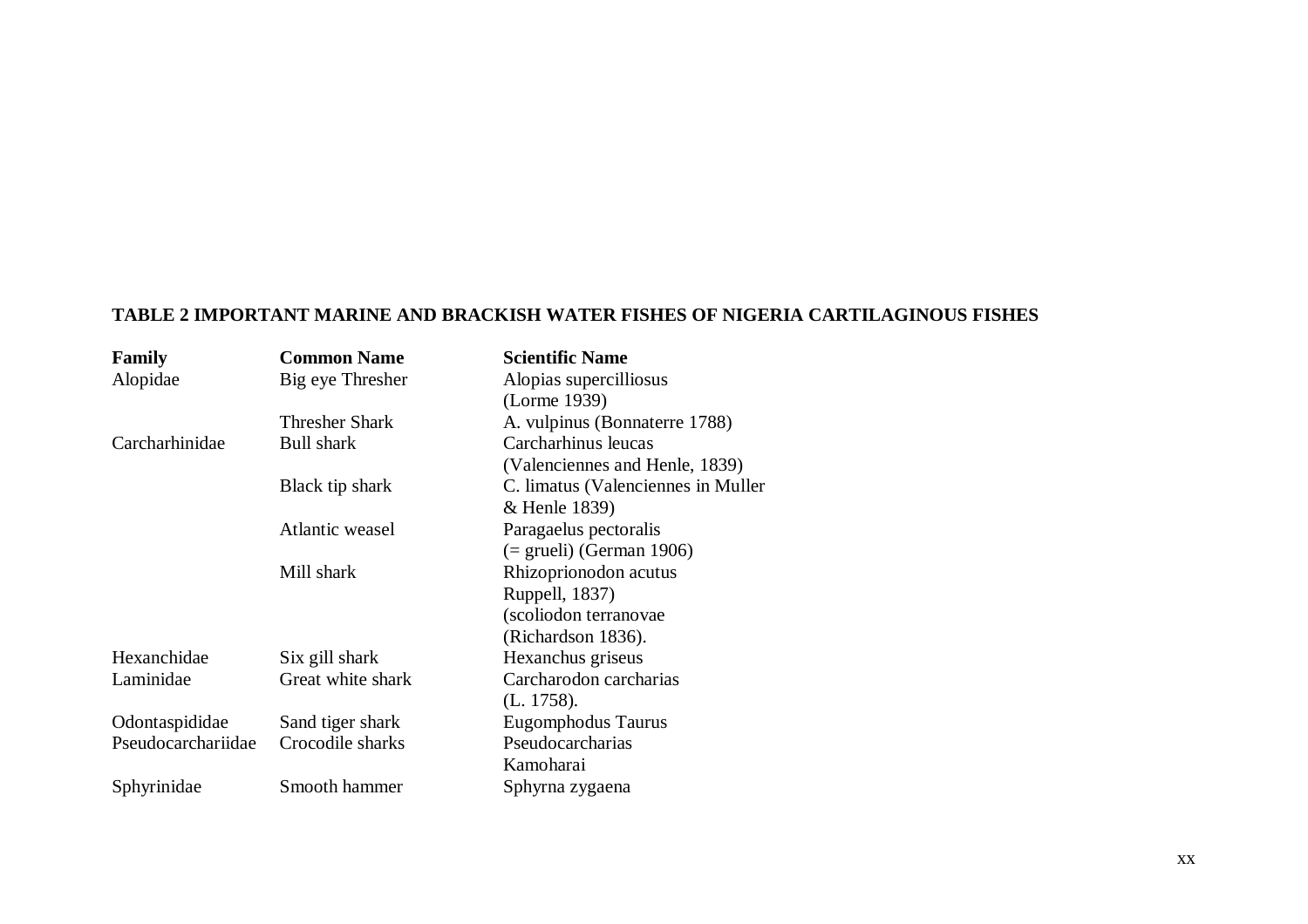|              | Head                  | (L. 1758)                       |
|--------------|-----------------------|---------------------------------|
| Sphyrnidae   | White fin hammer      | Sphyrna couardi Cadenat         |
|              |                       | 1950 S. Leurini (Griffith and   |
|              |                       | Smith, 1834)                    |
|              |                       | $(= S.$ diplana Springer 1941)  |
| Triakidae    | Tope shark            | Galeorhinus galeus              |
|              |                       | (L. 1758)                       |
|              |                       | Mustelus mustelus (L. 1758)     |
| Pristidae    | Large toothe          | Pristis microdon Latham 1794    |
|              |                       | $($ =Pristis perotteti Muller & |
|              |                       | Henle                           |
|              | Smasll tooth          | P. Pectinata Latham 1794        |
|              | Common sawfish        | P. Pristis (L. 1758)            |
| Dasyatidae   | Rough tail sting ray  | Dasyatis centroura              |
|              |                       | (Mitchill, 1851)                |
|              | Daisy sting ray       | D. margarita                    |
|              |                       | (Gunther, 1870)                 |
|              | Common sting ray      | D. pastinaca (L. 1758)          |
|              |                       | (=Trygon pastinaca (L. 1758)    |
|              | Round string ray      | Taeniura grabata                |
|              |                       | (. Geoffery                     |
|              |                       | Saint Hilaire 1817)             |
| Mobulidae    | <b>Giant Atlantic</b> | Mmanta birostris                |
|              |                       | (Donnderff, 1798)               |
|              | Manta                 | Mobula rochebrunei              |
|              |                       | (Vaillant, 1879                 |
| Moliobatidae | Common eagle ray      | Myliobatis aquila               |
|              |                       | (L. 1758)                       |
|              |                       | $(= M.$ cervus Smith 1934)      |
|              | <b>Bullray</b>        | Pteromylaeus bovines            |
|              |                       | (E. Geofrey St. Hilaire 1817)   |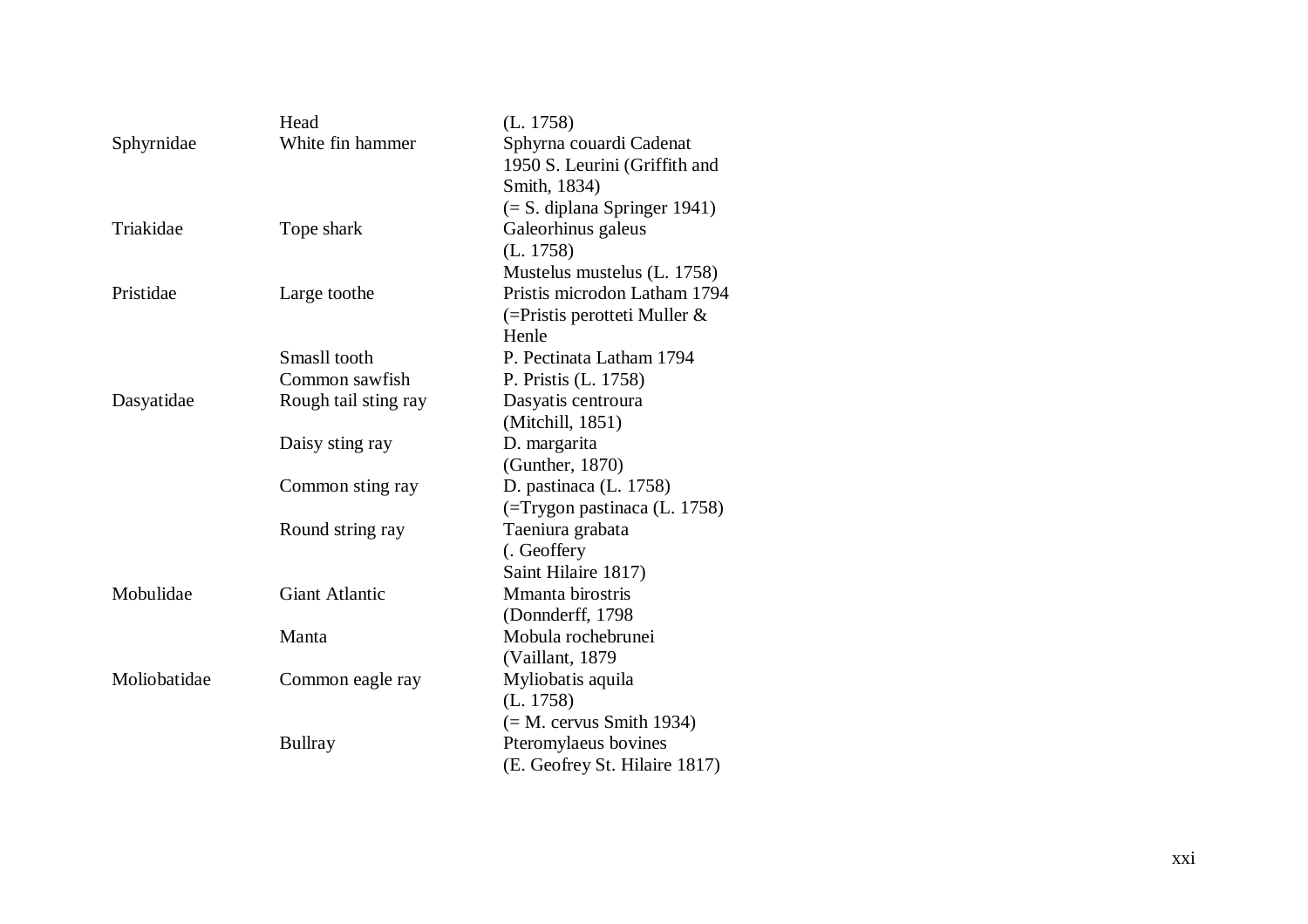| <b>BONY FISHES</b> |                       |                                 |
|--------------------|-----------------------|---------------------------------|
| Acanthuridae       | Monrovia doctor       | Acathurus monroviae             |
|                    | Fish                  | Steindachner 1876               |
| Abulidae           | Bone fish             | Albula vulpes (L. 1758)         |
|                    | Longfin bonefish      | Pterothrissus belloci           |
|                    |                       | Cadenat, 1937.                  |
| Ariidae            | Rough head sea        | Arius gambiensis,               |
|                    |                       | Cadenat, 1950                   |
|                    | Catfish               | $(= A.$ latiscutatus)           |
|                    |                       | Gunther 1864                    |
|                    | Giant catfish         | A. gigas Boulenger 1911         |
|                    | Smooth mouth sea      | A. heudeloti                    |
|                    |                       | Valenciennes, 1840              |
|                    | Catfish               | A. Sp. Nov.                     |
|                    |                       | A. Sp. Var                      |
| Ariommatidae       | Silver rag drift fish | Ariomma bondi                   |
|                    |                       | Fowler, 1930                    |
|                    |                       | $($ = Paracubiceps multisquamis |
|                    |                       | Marchal 1961)                   |
|                    | Brown drift fish      | A. melanum (Ginsburg 1954)      |
|                    |                       | $($ = Paracubiceps multisquamis |
|                    |                       | Marchal 1961)                   |
| <b>Balistidae</b>  | Grey trigger fish     | Balistes capriscus Gmelin 1788  |
|                    |                       | B. Punctatus Gmelin 1788        |
| Batrachoididae     | Hairy toad fish       | Batrachoides liberiensis        |
|                    |                       | (Steindachner 1867)             |
| <b>Bothidae</b>    | Cape scald fish       | Arnog lossus capensis           |
|                    |                       | Boulenger 1898                  |
|                    |                       | A. imperialis (Rafinesque 1810) |
|                    |                       | Bothus podas africanus          |
|                    |                       | Nielsen, 1961.                  |
|                    |                       | Sycium micrurum                 |

# xxii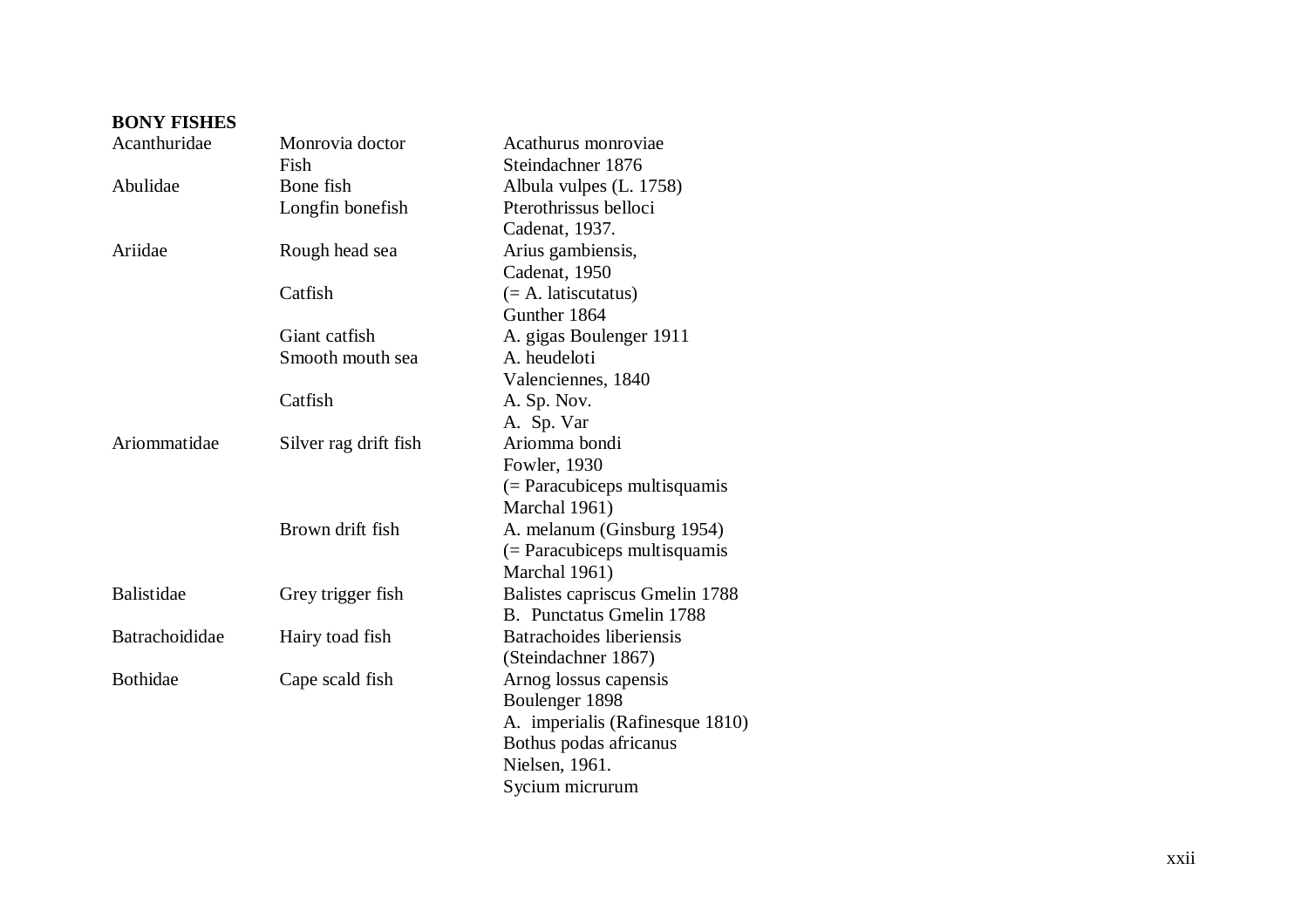|                   |                   | Ranzani, 1840                         |
|-------------------|-------------------|---------------------------------------|
| Carangidae        | Alexandria        | Alectis alexandrinus                  |
|                   | Pompano           | (Geoffroy St. Hilaire 1817)           |
|                   |                   | $($ = Scyris alexandrinus $)$         |
|                   |                   | 9 = hynnis goreesic C. 1833)          |
|                   | Blue runner       | Caranx crysos (Mitchell 1815)         |
|                   | Crevalle jack     | C. hippose (L. 1766)                  |
|                   |                   | B. senegallus Cuvier 1833             |
|                   |                   | $(= C.$ africanus, steindachner 1833) |
|                   | Atlantic bumper   | Chloroscombrus chrysurus              |
|                   |                   | (L. 1776).                            |
|                   | Roundscad         | Decapterus punctatus                  |
|                   |                   | (Cuvier 1829)                         |
|                   | Rainbow runner    | Elegatis bipinnulata                  |
|                   |                   | (Quoy & Gaimard 1825)                 |
|                   | Two-colour jack   | Hemicaranx bicolor                    |
|                   |                   | (Gunther 1860)                        |
|                   | African moonfish  | Selene dorsalis (Gill, 1863)          |
|                   |                   | (=Vomer gibbiceps)                    |
|                   | Greater amberjack | Seriola dumerili (Risso, 1810)        |
|                   | Long fin pompano  | Trachinotus goreensis                 |
|                   |                   | (Cuvier, 1832)                        |
|                   |                   | Trachurus trachurus ( $L > 1758$      |
|                   |                   | $($ = T. capensis                     |
|                   |                   | T. trecae Cadnat, 1949                |
| Chlorophthalmidae | Atlantic greeneye | Chloropthalmus atlanticus             |
|                   |                   | Poll 1953                             |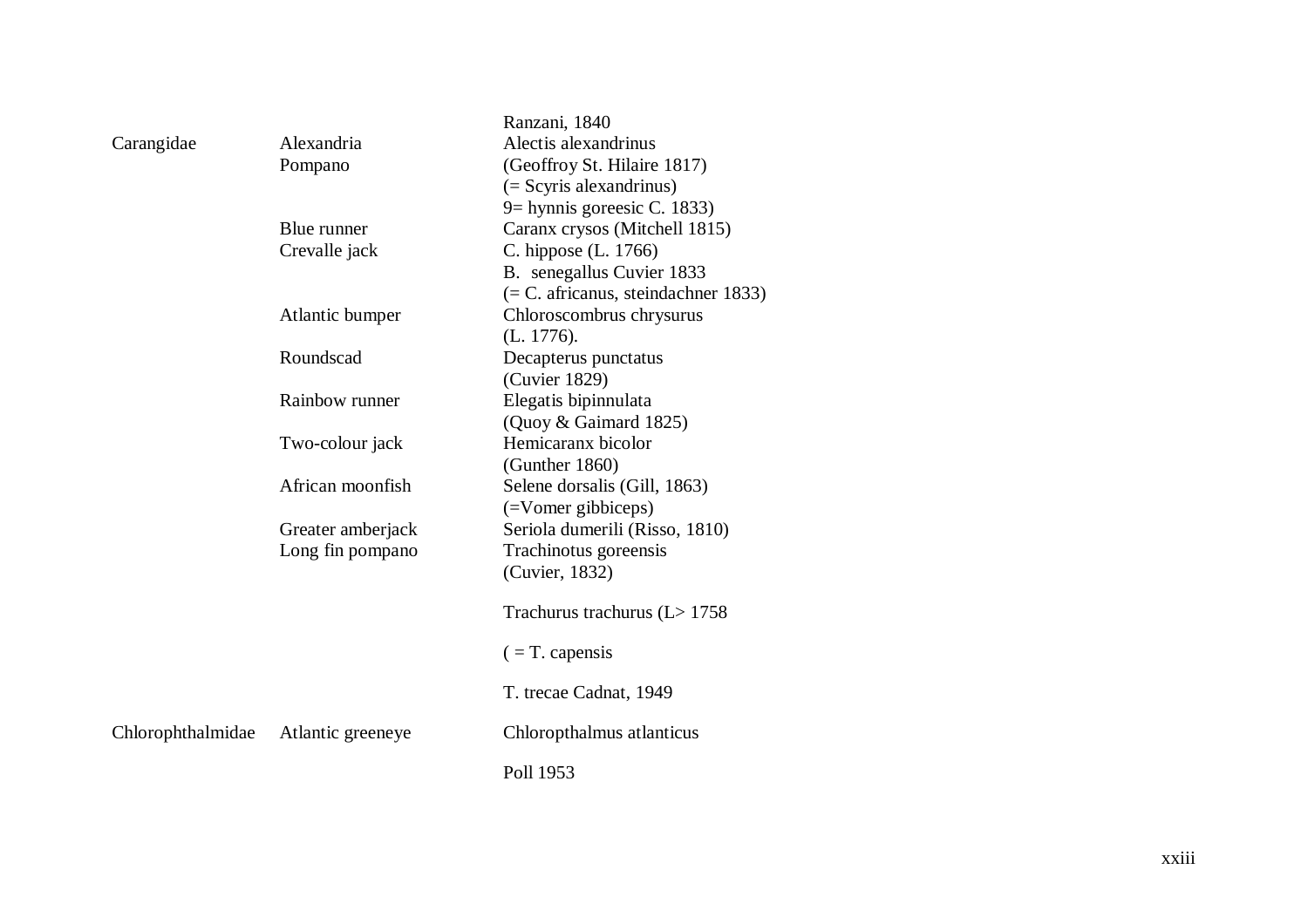| Citharidae   | Spotted flounder | citharus veingulata (L. 1758)  |
|--------------|------------------|--------------------------------|
| Clupeidae    | Bonga shad       | Ethmalosa dorsalis             |
|              |                  | (Valenciennes 1847)            |
|              | West African     | Ilisha africana (Bloch 1795)   |
|              | Ilisha           |                                |
|              |                  | Sardinella aurita              |
|              |                  | Valenciennes, 1847             |
|              |                  | S maderensis (Lowe, 1839)      |
| Corphaenidae | Pompano dolphin  | Coryphaena equiselis (L. 1758) |
|              | Little tunny     | Euthynnus ailetteratus         |
|              |                  | (Rafinesque 1810)              |
|              | skipjack tuna    | katsuwonus pelamis (L. 1758)   |
|              | Atlantic bonito  | Sarda sarda (Bloch 1973)       |
|              | Albacore         | Thunnus alalunga               |
|              |                  | (Bonnaterre 1788               |
|              | Yellow tuna      | Thunnus albacares (Bonnaterre, |
|              |                  | (1788)                         |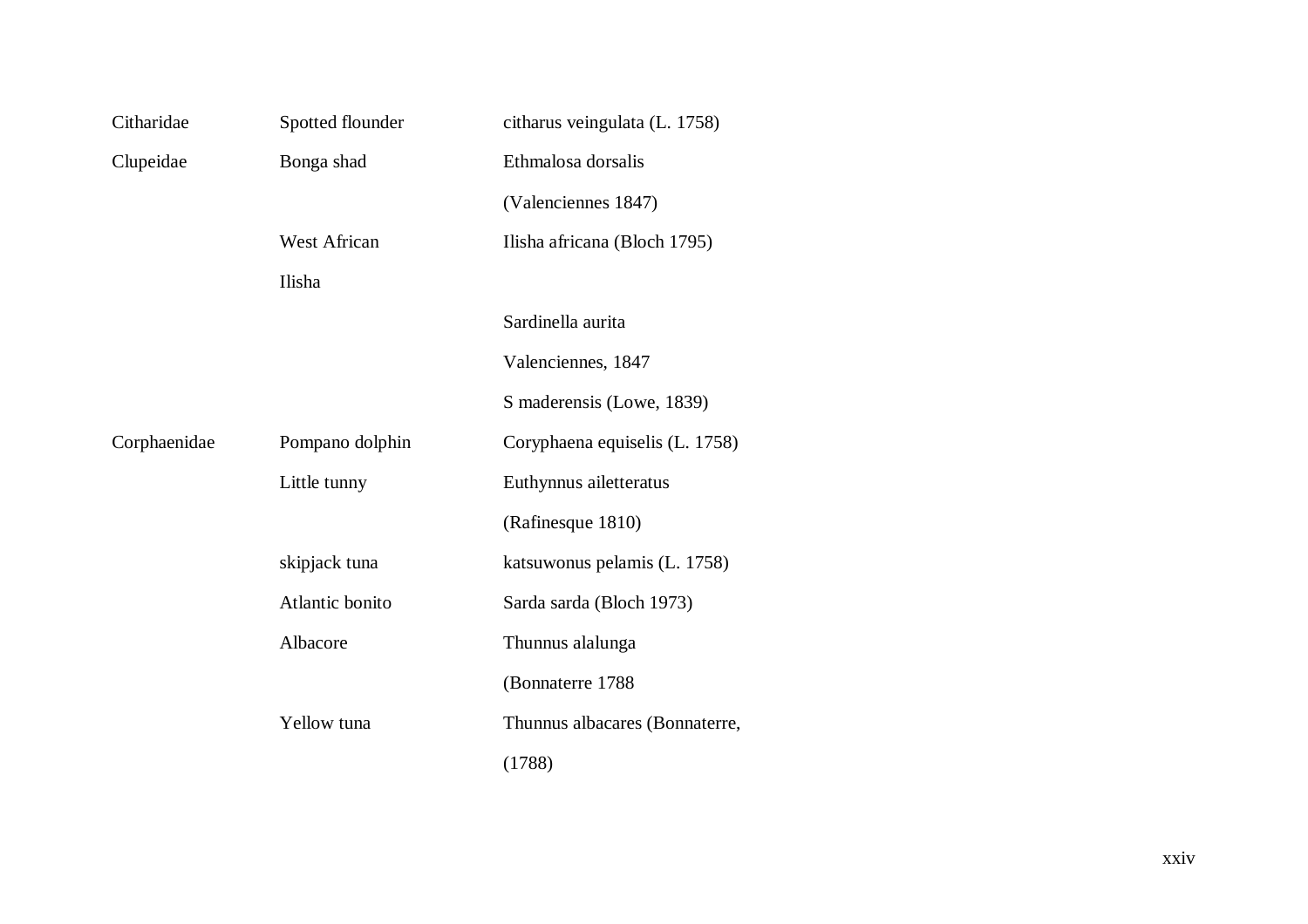|            | Big eye tuna   | Thunnus obesus (Lowe 1839).        |
|------------|----------------|------------------------------------|
| Serranidae | White grouper  | Epinephelus aeneus                 |
|            |                | Geoffroy St. Hilaire 1809)         |
|            | Dungat grouper | E. goreenss (Valenciennes 1830)    |
|            | Dusky grouper  | E. gigas (Brunnich, 1968)          |
|            | Esonue grouper | E. itajara (Lichtenstein 1822)     |
|            |                | $($ = Promicrops ditobo            |
|            |                | Roux & Collignon 1954.             |
|            |                |                                    |
|            | Ghanean comber | Serranus accraensis (Norman, 1931) |
|            |                | (= Neathias accreansis)            |
| Soleidae   | Four eyed sole | Microchirus ocellatus (L. 1758)    |
| Sparidae   | <b>Bogue</b>   | Boops boops (L. 1758)              |
|            | Angola dentex  | Dentex angolensis Poll and         |
|            |                | Maul, 1953                         |
|            | Canary dentex  | D. Canariensis Steindachner        |
|            |                | 1881                               |
|            | Congo dentex   | D. congoensis Poll 1954            |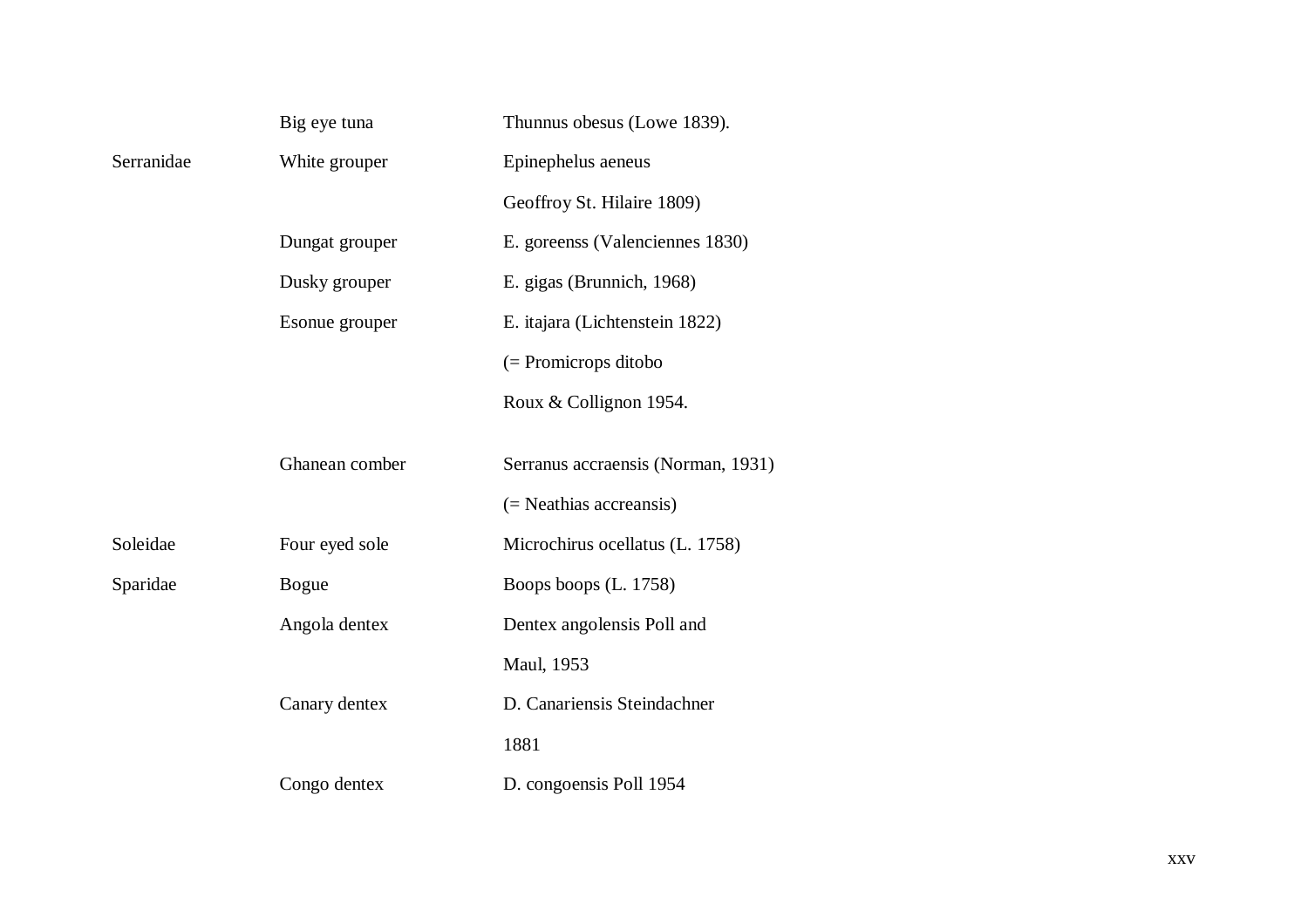|              | Large eye dentex  | D. macropthalmus (Bloch, 1791)   |
|--------------|-------------------|----------------------------------|
|              | Senegal sea bream | Diplodus bellottii (Steindachner |
|              |                   | 1882                             |
|              | Red Pandora       | Pagellus bellotti (Steindachner, |
|              |                   | 1882)                            |
|              | Red banded sea    | Pagrus auriga                    |
|              | <b>Bream</b>      | Valenciennes, 1843               |
| Sphyraenidae | Great barracuda   | Sphyraena barracuda              |
|              |                   | (Walbaum, 1972).                 |
|              | Guachanche        | S. guachancho (Cuvier, 1829)     |
|              | <b>Barrcuda</b>   |                                  |
| Stromateidae | <b>Butterfish</b> | Stromateus fictola L. 1758       |
| Synodontidae | Brazillian lézard | Saurida brasiliensis             |
|              | Fish              | Norman, 1935                     |
|              |                   | $(=S.$ parri $)$                 |
| Trichiuridae | Large head hair   | Trichiurus lepturus              |
|              | Tail              | L. 1758                          |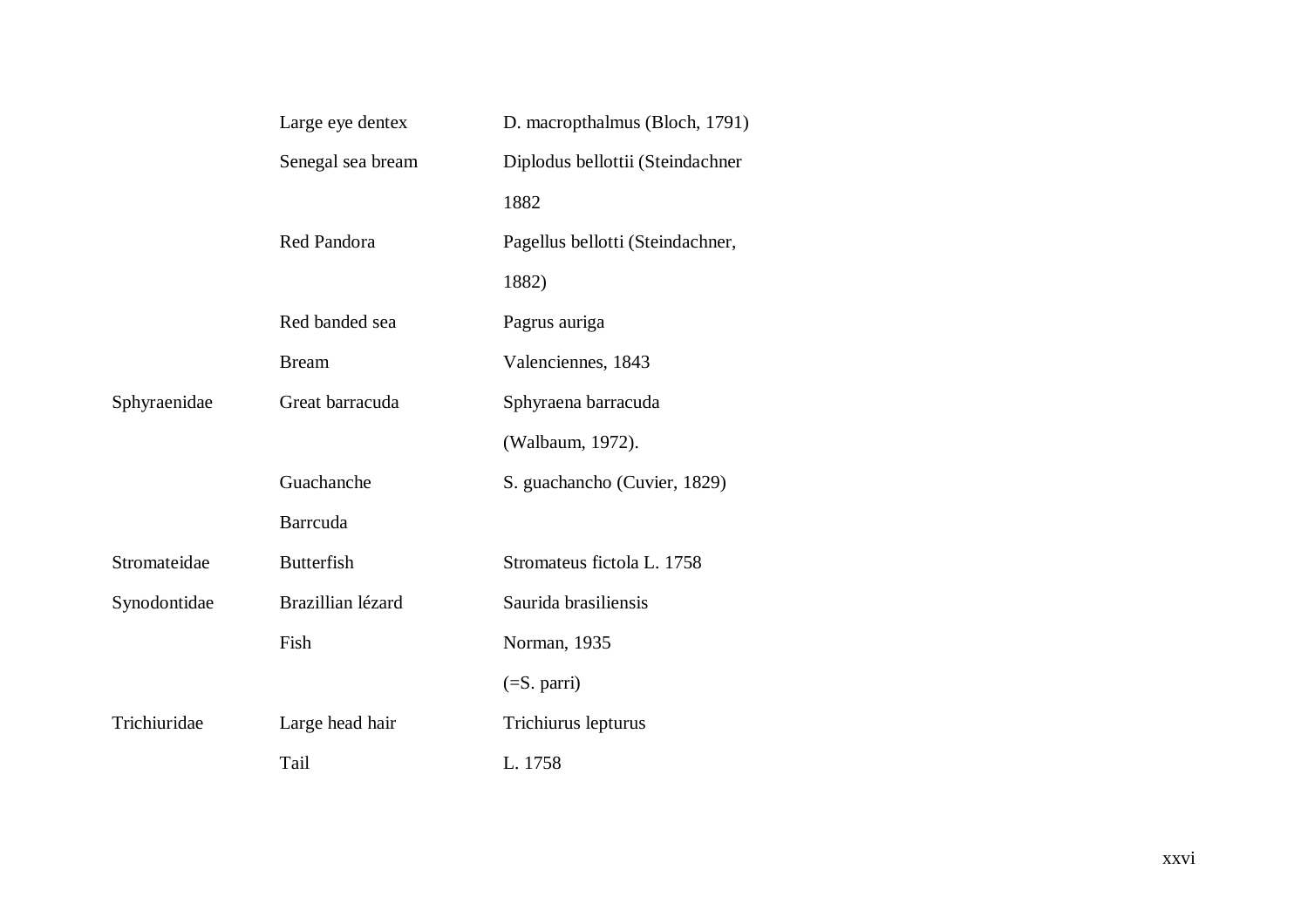| Xiphiidae         | Swordfish             | xiphias gladius L.1758       |
|-------------------|-----------------------|------------------------------|
| Zeidae            | John dory             | Zeus faber L. 1758           |
| <b>CRUSTRACEA</b> |                       |                              |
| Geryonidae        | <b>West African</b>   | Geryon maritae               |
|                   | Geryon                | Manning & Holthius 1981      |
|                   |                       | $($ = Geryon quiquedens      |
| Palaemonidae      | Congo river           | Macrobrachium dux            |
|                   | Prawn                 | Lenz, 1910                   |
|                   | Niger river prawn     | M. felicinum Holthuis 1949   |
|                   | <b>Brackish water</b> | M. macrobrachion             |
|                   | Prawn                 | Herklots, 1851               |
|                   | African river         | M. vollenhovenii             |
|                   | Prawn                 | Herklots 1857                |
|                   | Estuarine prawn       | Nematopalaemon hastatus      |
|                   | Creek shrimp          | <b>Palaemonetes Africans</b> |
|                   |                       | <b>Balss 1916</b>            |
| Penaeidae         | Guinea shrimp         | Parapenaeopsis atlantica     |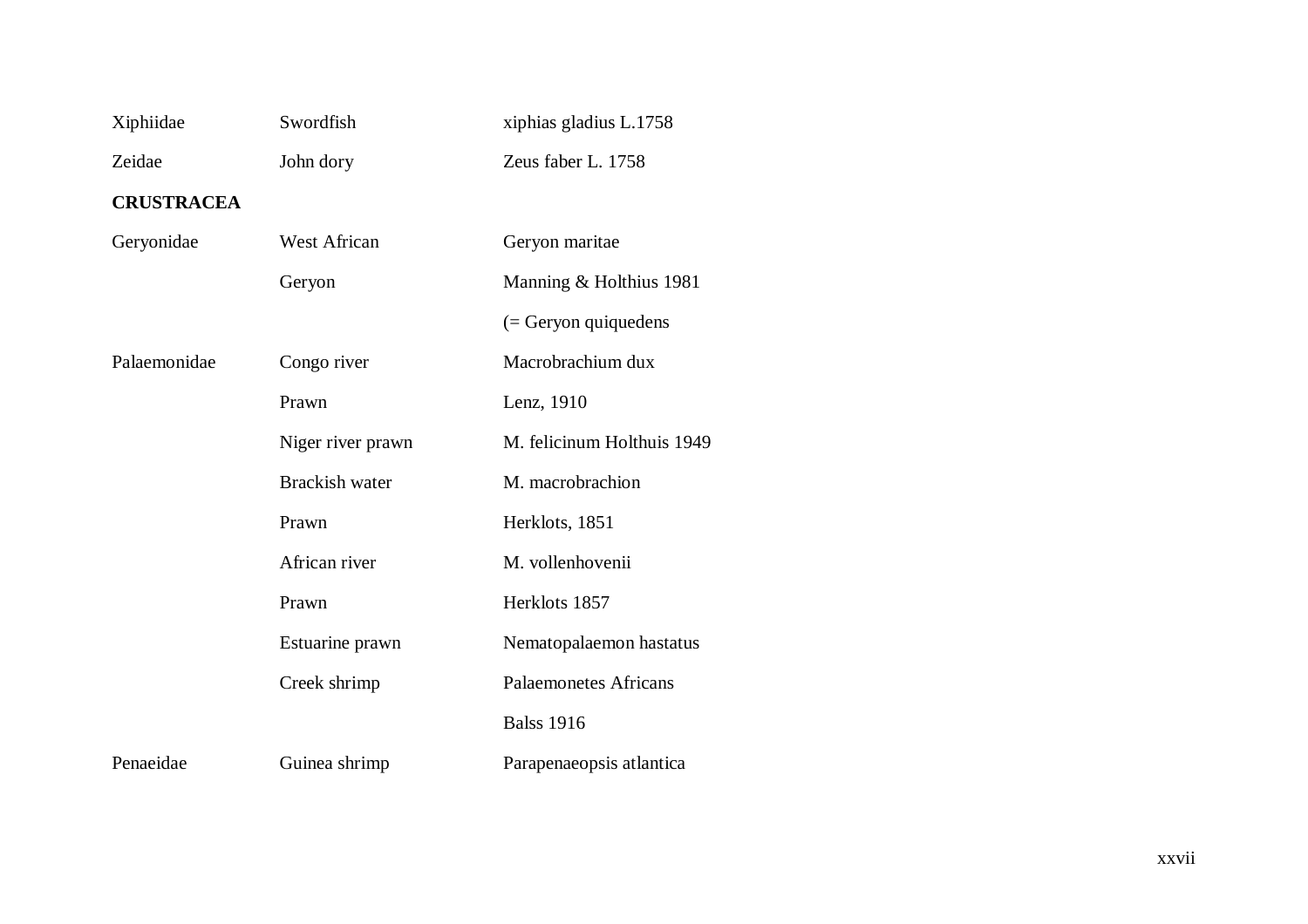# Balss 1916

| Deep water rose | Parapenaens longirostris        |
|-----------------|---------------------------------|
| shrimp          | (Lucas 1846)                    |
| Caramote prawn  | Penaeus Kerathurus              |
|                 | (Lucas 1846)                    |
|                 | P. notialis Perez-Fanfante 1967 |

# **MOLUSCS**

| Bivalves Arcidae   | Senegal ark        | Anadara senegalensis          |
|--------------------|--------------------|-------------------------------|
|                    |                    | (Gmelin 1791)                 |
| Cardiidae          | Costate cockle     | Cardium costatum              |
|                    |                    | Linnaeus, 1758                |
|                    | Gaping cockle      | C. ringens Bruguiere 1789     |
| <b>CEPHALOPODS</b> |                    |                               |
| Loliginidae        | European squid     | Loligo vulgaris Lamarck, 1798 |
| Octopodidae        | Common octopus     | Octopus vulgaris Cuvier 1797  |
| Sepiidae           | Common cuttle fish | Sepia officinalis nierredda   |
|                    |                    | Rong 1837.                    |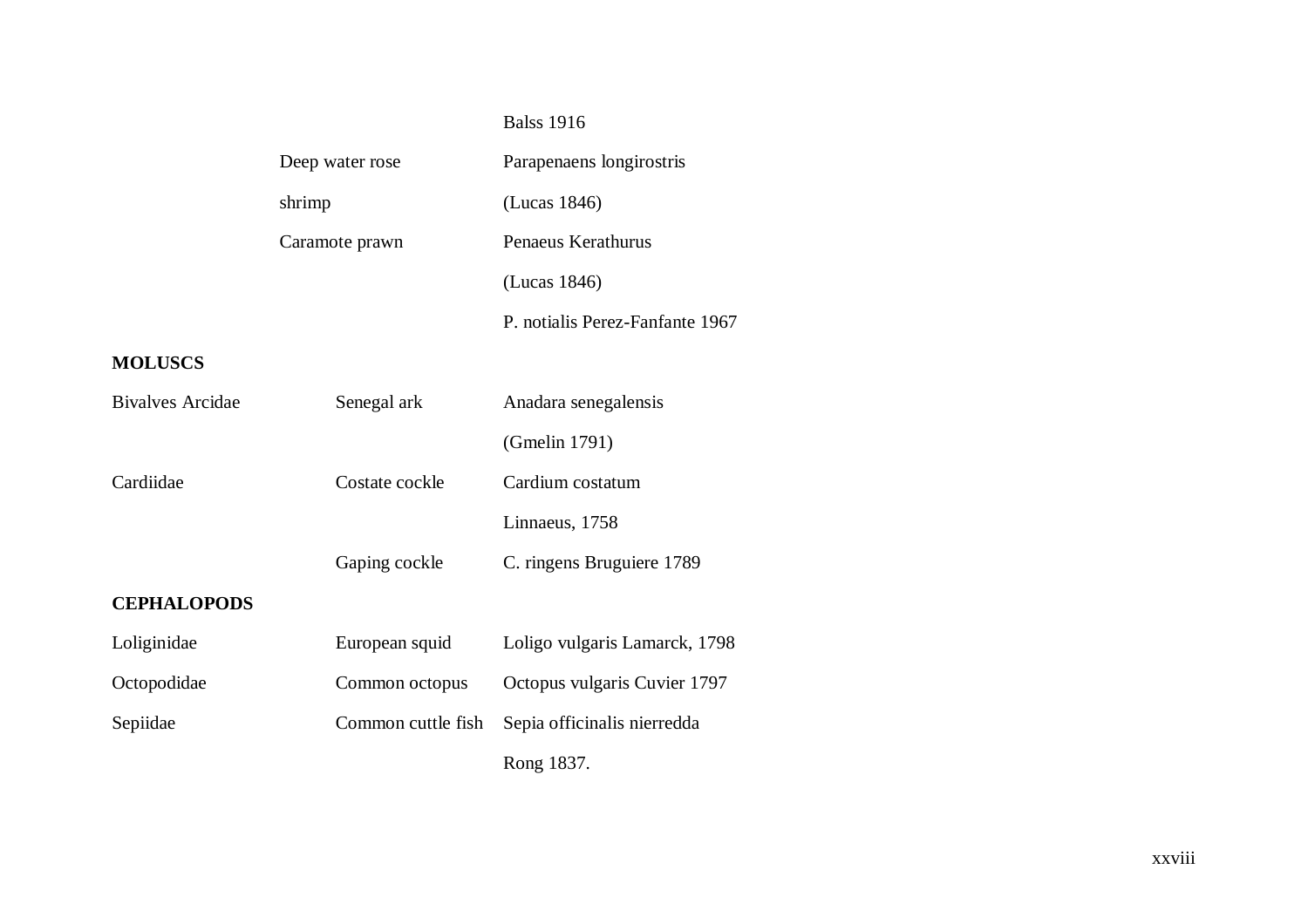|                 |                     | Ghanian tongue sole C. cadenati Chabanaud 1947 |
|-----------------|---------------------|------------------------------------------------|
|                 | Canary tongue       | C. canariensis Steindachner                    |
|                 | Sole                | 1882                                           |
|                 | Ghanian tongue      | C. monody Chabanaud 1949                       |
|                 | Sole                |                                                |
|                 | Senegalese tongue   | C. senegalensis (Kamp, 1858)                   |
|                 | Sole                |                                                |
|                 | Elongate tongue     | Symphurus ligulatus                            |
|                 | Sole                | (Cocco, 1844)                                  |
| Dactylopteridae | Flying furnard      | Dactylopterus volitans                         |
|                 |                     | (1758)                                         |
| Drepanidae      | African sickle fish | Drepane africana                               |
|                 |                     | Osorio, 1892                                   |
| Elopidae        | West African        | Elops lacerta                                  |
|                 | Lady fish           | valenciennes, 1846                             |
| Engraulididae   | European anchovy    | Engraulis encrasicolus                         |
|                 |                     | (L. 1758)                                      |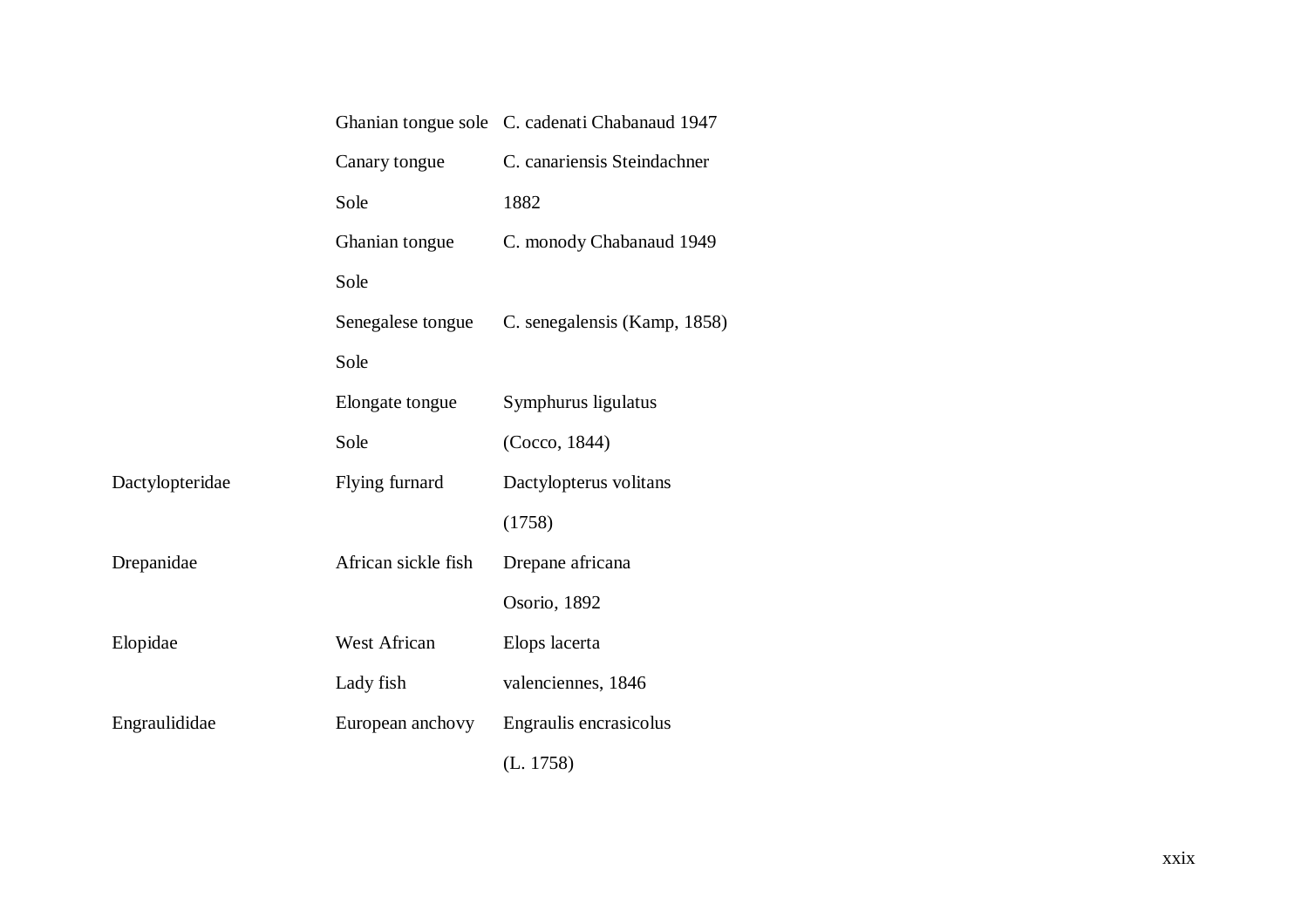| Ephippididae  | African spade fish  | Chaetodipterus goreensis  |
|---------------|---------------------|---------------------------|
|               |                     | (Cuvier 1831)             |
|               | <b>West African</b> | C. lippie                 |
|               | Spage fish          | Steindachner, 1895        |
| Fistulariidae | Blue spotted        | Fistularia tabacaria      |
|               | Cornet fish         | L. 1758                   |
| Gerreidae     | Flagfin mojarra     | Eucinostomus              |
|               |                     | Melanopterus (Bleeker     |
|               |                     | $1863$ ) (= Gerres melano |
|               |                     | pterus (Bleeker 1863)     |
|               | Guinea stripped     | Gerres nigri              |
|               | Mojarra             | Gunther 1859              |
| Grammistidae  | Greater soapfish    | Rypticus saponaceus       |
|               |                     | (Bloch & Schneider 1801)  |
|               |                     | Haemulidae                |
| Pomadasyidae) | Big eye grunt       | Brachydeuterus auritus    |
|               |                     | (Valenciennes 1831)       |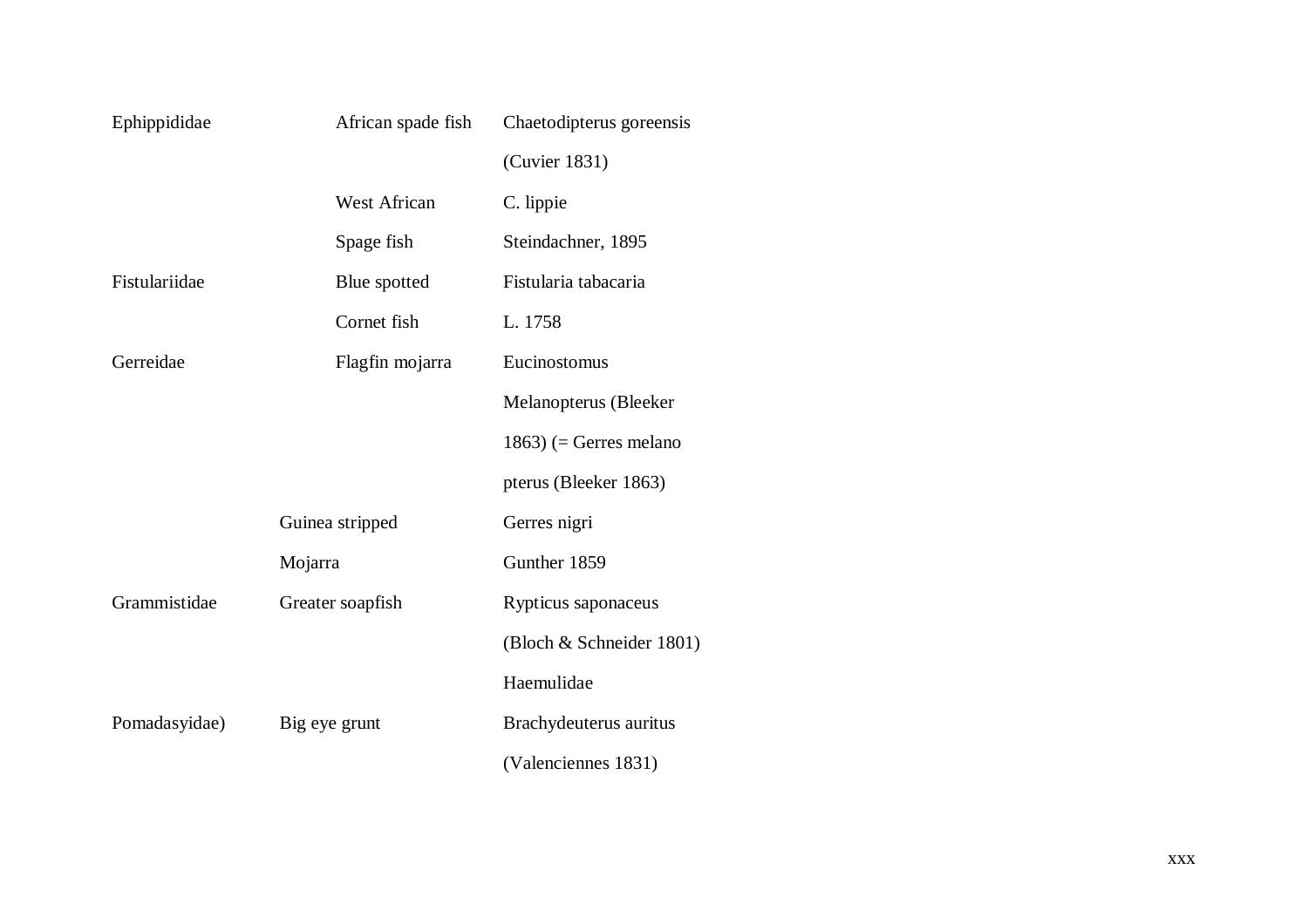|                | sompat grunt        | Pomadasys jubelini               |
|----------------|---------------------|----------------------------------|
|                |                     | (Cuvier 1830).                   |
|                | Pigsnout grunt      | P. rogerii (Cuvier 1830)         |
|                |                     | $( = P. \text{ willus})$         |
| Hemiranpinidae | Balihoo halfbeak    | Hemramphus brasiliensis          |
| Lutjanidae     | African red         | Lutjanus agennes                 |
|                | Snapper             | Bleeker 1863                     |
|                | African brown       | L dentatus (Dumeril              |
|                | Snapper             | 1860)                            |
|                | Gorean snapper      | L. goreensis (Valencinnes, 1830) |
| Megalopidae    | Atlantic tarpon     | Megalops atlanticus              |
|                |                     | (Valencinnes 1846)               |
| Mugilidae      | Sickle fin mullet   | Liza facipinnis                  |
|                |                     | (Valencinnes 1836)               |
|                | Large scaled mullet | L. grandisquamis                 |
|                |                     | (Valencinnes 1836                |
|                | Flat head grey      | Mugil cephalus (. 1758)          |
|                |                     |                                  |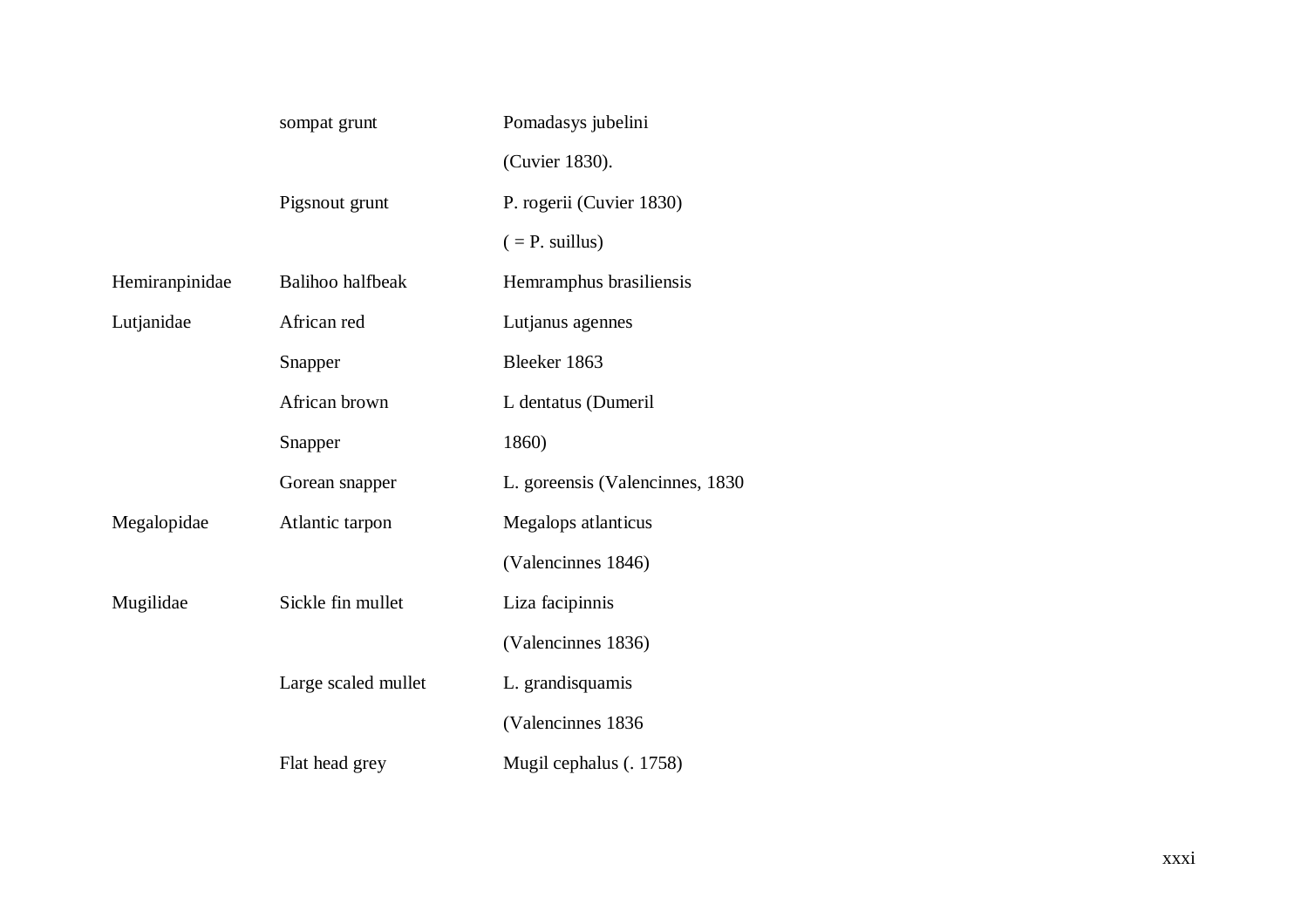### **OPPORTUNITIES IN ICHTHYOLOGY**

Opportunities to study fish are limitless; they exist for everyone whether or not they are professional Ichthyogists. Research opportunities are boundless in all of the aspects of ichthoyology; much more is unknown than is known. There is teaching position, which is not yet occupied. As at present, fewest are those in which the primary responsibility is to study and to teach ichthyology. There are curatorial opportunities of developing, canning and studying of collections in museums. About 20 museums in North Africa need ichthyologists amounting to between 35 and 50 curatorial jobs. Duties include development care and study of old and new collections, supervision of public exhibitions, answering of questions and correspondence from the public and the preparation for publication of scientific research. Many curators (all those at museums associated with educational institutions) are graduate straining programmes and other forms of teaching. There is often keen competition for these positions, which typically require a Ph D degree. In recent years, however, a technical position titled collection manager requires far less formal training.

The great commercial fisheries – e.g. professional fisheries, farm management aquaculture, sales of fish products as in cold rooms, fish game, ornamental fish production bait fishes are available for people who have training on ichthyology. Trained personnel are needed in managing the fisheries of marine and inland waters and also those of reservoirs and hatcheries – fingerling production.

The expanding nature of the fisheries field affords many opportunities for employment in areas not previously investigated. Opportunities are also opened in area of environmental impact assessment, hobbies of recreational fishing and aquarium care. Other job opportunities include direct fishing (as a fisherman), fishing gear making selling or repair, boat making or repair, fresh fish selling, sale of processed/preserved fish, canned fish selling, shrimp selling, ice block making, making of different types of fish processing machines, ovens, fish pond construction and a host of others.